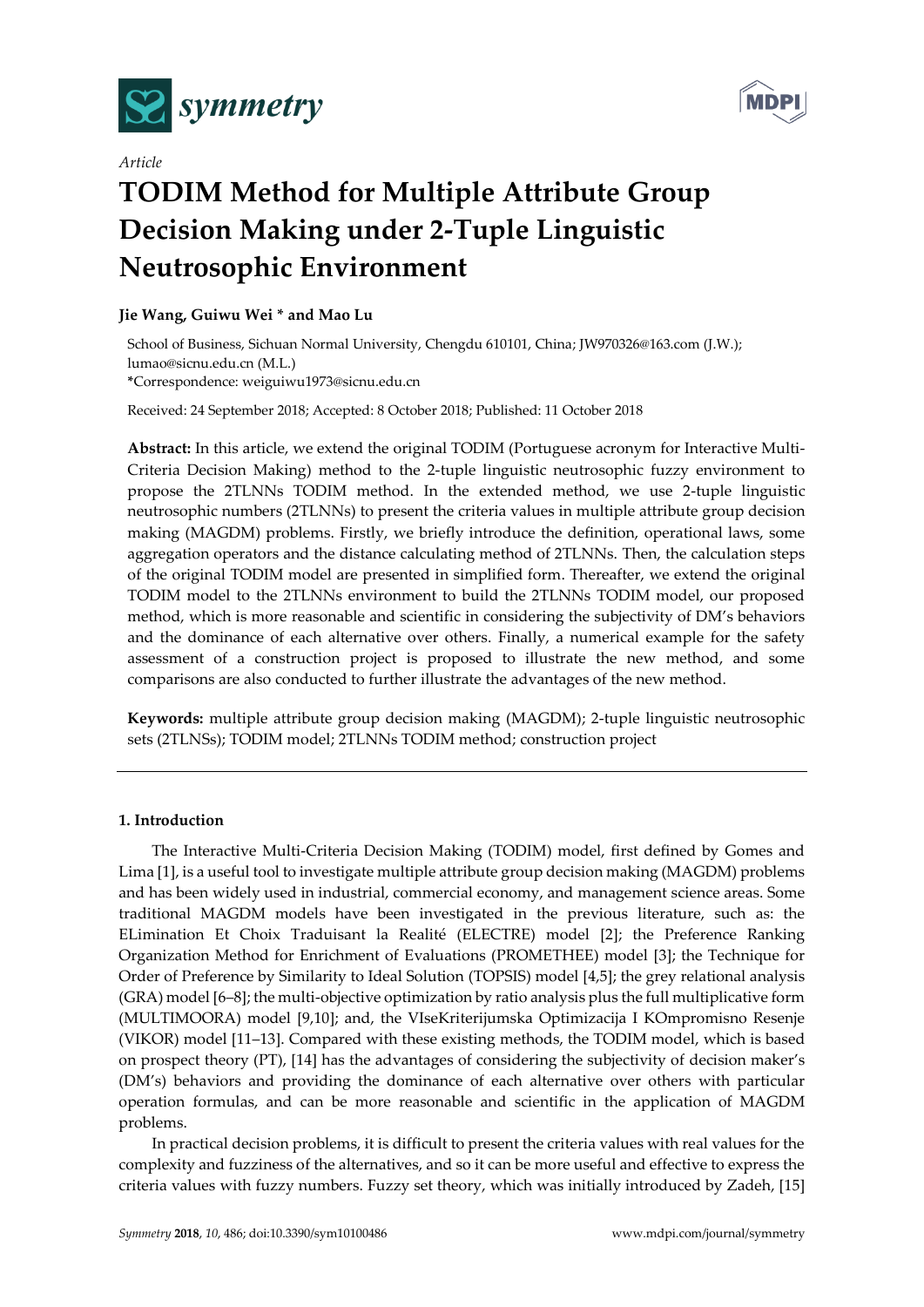has been proved as a feasible means in the application of MAGDM [16,17]. Smarandache [18,19] provided the neutrosophic set (NS). Then, Wang et al. [20,21] investigated theories about singlevalued neutrosophic sets (SVNSs) and provided the definition of interval neutrosophic sets (INSs). Ye [22] studied multiple attribute decision making (MADM) problems under the hesitant linguistic neutrosophic (HLN) environment. Wang et al. [23] studied the dual generalized Bonferroni mean (DGBM) aggregation operators under the SVNNs environment. Liu and You [24] proposed some linguistic neutrosophic Hamy mean (LNHM) aggregation operators. Wu et al. [25] gave the definition of SVN 2-tuple linguistic sets (SVN2TLSs) and proposed some new Hamacher aggregation operators. Ju et al. [26] extended the SVN2TLSs to the interval-valued environment and presented some singlevalued neutrosophic interval 2-tuple linguistic Maclaurin symmetric mean (SVN-ITLMSM) operators. Wu et al. [27] studied SVNNs with Hamy operators under the 2-tuple linguistic variable environment. Wang et al. [28] provided the definition of the 2-tuple linguistic neutrosophic number (2TLNN) in which the degree of truth-membership, indeterminacy-membership and falsity-membership are depicted by 2TLNNs. Thereafter, the SVNS theory has been widely used to study MAGDM problems.

Gomes and Lima [1] used the TODIM model to investigate MADM problems taking the DM's confidence level into account to obtain more rational selection under risk. Wei et al. [29] extended the TODIM method to the hesitant fuzzy environment. Ren et al. [30] studied the TODIM model under the Pythagorean fuzzy environment. Fan et al. [31] established an extended TODIM model to solve MADM problems. Wang and Liu [32] developed an extended TODIM model based on intuitionistic linguistic information. Krohling et al. [33] extended the original TODIM method to the intuitionistic fuzzy numbers environment to propose the IF-TODIM method, and Lourenzutti and Krohling [34] built an intuitionistic fuzzy TODIM model based on the random environment. Wang et al. [35] combined the TODIM method with multi-hesitant fuzzy linguistic information to propose a likelihood-based TODIM method. Liu and Teng [36] provided an extension of the TODIM method under the 2-dimension uncertain linguistic variable. Sang and Liu [37] extended the TODIM method to interval type-2 fuzzy environments. Pramanik et al. [38] provide the NC-TODIM method under the neutrosophic cubic sets. Xu et al. [39] considered both the traditional TODIM model and SVNSs to build the SVN TODIM and IN TODIM models. Hu et al. [40] proposed a three-way decision TODIM model. Huang & Wei [41] proposed the TODIM method for Pythagorean 2-tuple linguistic multiple attribute decision making. However, there has been no study about the TIDOM model for MAGDM problems with 2TLNNs and there is a need to take the 2TLNNs TIDOM model into account. The goal of our article is to combine the original TIDOM model with 2TLNNs to study MAGDM problems. The structure of our paper is as follows. Section 2 introduces the concepts, operation formulas, distance calculating method, some aggregation operators of 2TLNNs and the calculation steps of the original TODIM model. Section 3 extends the original TIDOM model to the 2TLNNs environment and introduces the calculation steps of the 2TLNNs TIDOM method. Section 4 provides a numerical example and introduces the comparison between our proposed methods and the existing method. Section 5 provides some conclusions from our article.

## **2. Preliminaries**

#### *2.1. 2-Tuple Linguistic Neutrosophic Sets*

Based on the concepts of 2-tuple linguistic fuzzy set (2TLS) and the fundamental theories of the single valued neutrosophic set (SVNS), the 2-tuple linguistic neutrosophic sets (2TLNSs) first defined by Wang et al. [28] can be depicted as follows.

 $\bf{Definition~1~}$  ([28]). Let  $\eta_1,\eta_2,...,\eta_k$  be a linguistic term set. Any label  $\;\eta_i\;$  shows a possible linguistic variable, and  $\eta = \{\eta_0 = \text{extremely poor}, \eta_1 = \text{very poor}, \eta_2 = \text{poor}, \eta_3 = \text{medium}, \eta_4 = \text{good}, \eta_5 = \text{very good}, \eta_6 = \text{extremely good.}\}$ *the 2TLNSs can be depicted as:*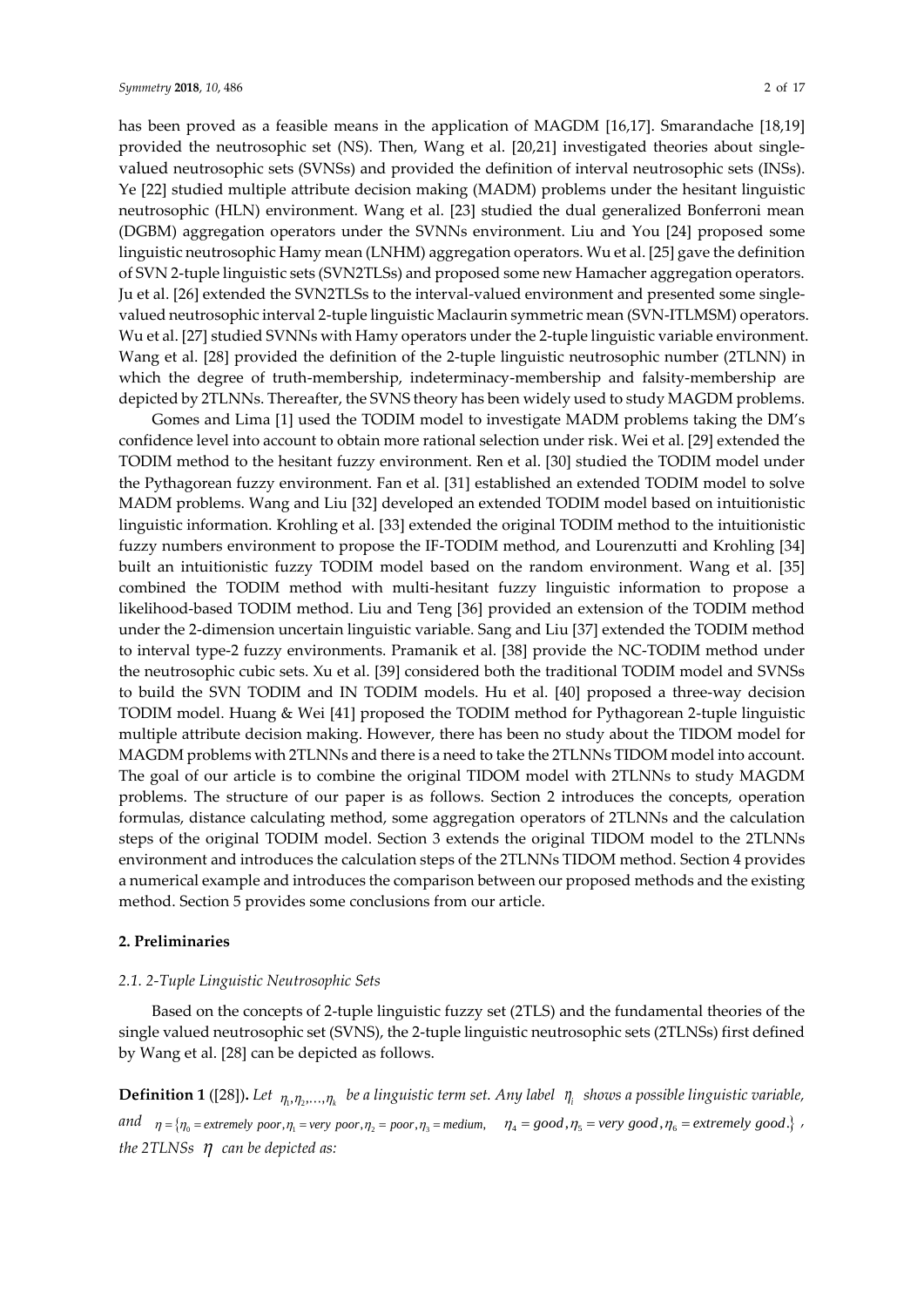$$
\eta = \left\{ (s_{\alpha}, \phi), (s_{\beta}, \phi), (s_{\chi}, \gamma) \right\} \tag{1}
$$

where  $s_\alpha, s_\beta, s_z \in \eta, \phi, \varphi, \gamma \in [-0, 5, 0.5)$ ,  $(s_\alpha, \phi), (s_\beta, \varphi)$  and  $(s_z, \gamma)$  represent the degree of the truth *membership, the indeterminacy membership and the falsity membership which are expressed by 2TLNNs and satisfies the condition*  $\Delta^{-1}\left(s_{\alpha}, \phi\right), \Delta^{-1}\left(s_{\beta}, \phi\right)$  and  $\Delta^{-1}\left(s_{\chi}, \gamma\right) \in [0, k],$ satisfies the condition<br>  $0 \le \Delta^{-1} (s_\alpha, \phi) + \Delta^{-1} (s_\beta, \phi) + \Delta^{-1} (s_\chi, \gamma) \le 3k$ .

**Definition 2** ([28]). Assume there are three 2TLNNs  $\eta_1 = \left\{ (s_{\alpha_1}, \phi_1), (s_{\beta_1}, \phi_1), (s_{\chi_1}, \gamma_1) \right\}$  $\eta_2 = \left\{ (s_{\alpha_2}, \phi_2), (s_{\beta_2}, \phi_2), (s_{\chi_2}, \gamma_2) \right\}$  and  $\eta = \left\{ (s_{\alpha}, \phi), (s_{\beta}, \phi), (s_{\chi}, \gamma) \right\}$ , the operation laws of them *can be defined:*

$$
\eta_{1} \oplus \eta_{2} = \begin{cases}\n\Delta\left(k\left(\frac{\Delta^{-1}\left(s_{\alpha}, \phi\right)}{k} + \frac{\Delta^{-1}\left(s_{\alpha}, \phi\right)}{k} - \frac{\Delta^{-1}\left(s_{\alpha}, \phi\right)}{k} \cdot \frac{\Delta^{-1}\left(s_{\alpha}, \phi\right)}{k}\right)\right), \\
\Delta\left(k\left(\frac{\Delta^{-1}\left(s_{\beta}, \phi\right)}{k} \cdot \frac{\Delta^{-1}\left(s_{\beta}, \phi\right)}{k}\right)\right), \Delta\left(k\left(\frac{\Delta^{-1}\left(s_{\alpha}, \gamma\right)}{k} \cdot \frac{\Delta^{-1}\left(s_{\gamma}, \gamma\right)}{k}\right)\right)\right); \\
\Gamma\left(\frac{\Delta\left(k\left(\frac{\Delta^{-1}\left(s_{\alpha}, \phi\right)}{k} \cdot \frac{\Delta^{-1}\left(s_{\alpha}, \phi\right)}{k}\right)\right)}{k}\right), \\
\eta_{1} \otimes \eta_{2} = \begin{cases}\n\Delta\left(k\left(\frac{\Delta^{-1}\left(s_{\alpha}, \phi\right)}{k} + \frac{\Delta^{-1}\left(s_{\beta}, \phi\right)}{k} - \frac{\Delta^{-1}\left(s_{\beta}, \phi\right)}{k} \cdot \frac{\Delta^{-1}\left(s_{\beta}, \phi\right)}{k}\right)\right), \\
\Delta\left(k\left(\frac{\Delta^{-1}\left(s_{\alpha}, \gamma\right)}{k} + \frac{\Delta^{-1}\left(s_{\gamma}, \gamma\right)}{k} - \frac{\Delta^{-1}\left(s_{\gamma}, \gamma\right)}{k} \cdot \frac{\Delta^{-1}\left(s_{\gamma}, \gamma\right)}{k}\right)\right), \\
\Delta\eta = \begin{cases}\n\Delta\left(k\left(1 - \left(1 - \frac{\Delta^{-1}\left(s_{\alpha}, \phi\right)}{k}\right)^{2}\right)\right), \Delta\left(k\left(\frac{\Delta^{-1}\left(s_{\beta}, \phi\right)}{k}\right)^{2}\right), \Delta\left(k\left(\frac{\Delta^{-1}\left(s_{\gamma}, \gamma\right)}{k}\right)^{2}\right)\right), \\
\lambda \eta = \begin{cases}\n\Delta\left(k\left(1 - \left(1 - \frac{\Delta^{-1}\left(s_{\alpha}, \phi\right)}{k}\right)^{2}\right)\right), \Delta\left(k\left(\frac{\Delta^{-1}\left(s_{\beta}, \phi\right)}{k}\right)^{2}\right)\right), \Delta\left(k\left(1 - \left(1 - \frac{\
$$

According to Definition 2, it is clear that the operation laws have the following properties:

$$
\eta_1\oplus \eta_2=\eta_2\oplus \eta_1, \eta_1\otimes \eta_2=\eta_2\otimes \eta_1, \left(\left(\eta_1\right)^{\lambda_1}\right)^{\lambda_2}=\left(\eta_1\right)^{\lambda_1\lambda_2};
$$
\n(2)

$$
\lambda(\eta_1 \oplus \eta_2) = \lambda \eta_1 \oplus \lambda \eta_2, (\eta_1 \otimes \eta_2)^{\lambda} = (\eta_1)^{\lambda} \otimes (\eta_2)^{\lambda}; \qquad (3)
$$

$$
\lambda_1 \eta_1 \oplus \lambda_2 \eta_1 = (\lambda_1 + \lambda_2) \eta_1, (\eta_1)^{\lambda_1} \otimes (\eta_1)^{\lambda_2} = (\eta_1)^{(\lambda_1 + \lambda_2)}.
$$
 (4)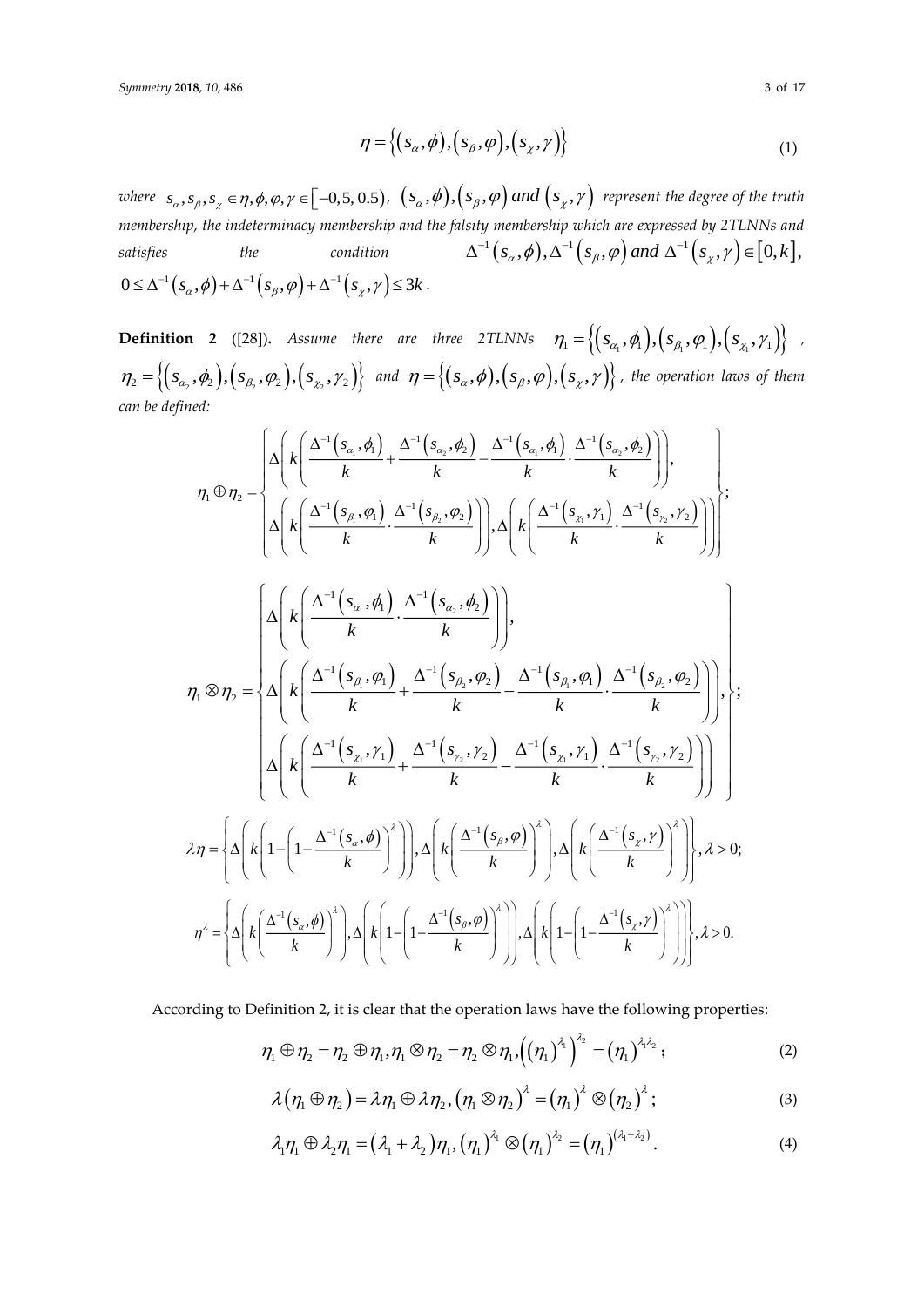$\textbf{Definition 3}$  ([28]). Let  $\ \eta = \big\{ (s_\alpha, \phi), \big(s_\beta, \varphi\big), \big(s_\chi, \gamma\big) \big\} \ \textit{ be a 2TLNN, the score and accuracy functions of } \mathcal{A}$ *can be expressed:*

$$
s(\eta) = \frac{\left(2k + \Delta^{-1}\left(s_{\alpha}, \phi\right) - \Delta^{-1}\left(s_{\beta}, \phi\right) - \Delta^{-1}\left(s_{\chi}, \gamma\right)\right)}{3k}, s(\eta) \in [0, 1]
$$
\n<sup>(5)</sup>

$$
h(\eta) = \Delta^{-1}(s_{\alpha}, \phi) - \Delta^{-1}(s_{\chi}, \gamma), h(\eta) \in [-k, k]
$$
\n<sup>(6)</sup>

For two 2TLNNs  $\eta_1$  and  $\eta_2$ , based on Definition 3, then

(1) if  $s(\eta_1) \lt s(\eta_2)$ , then  $\eta_1 \lt \eta_2$ ; (2) if  $s(\eta_1) \succ s(\eta_2)$ , then  $\eta_1 \succ \eta_2$ ; (3) if  $s(\eta_1) = s(\eta_2)$ ,  $h(\eta_1) \prec h(\eta_2)$ , then  $\eta_1 \prec \eta_2$ ; (4) if  $s(\eta_1) = s(\eta_2)$ ,  $h(\eta_1) > h(\eta_2)$ , then  $\eta_1 > \eta_2$ ; (5) if  $s(\eta_1) = s(\eta_2)$ ,  $h(\eta_1) = h(\eta_2)$ , then  $\eta_1 = \eta_2$ .

## *2.2. The Normalized Hamming Distance*

**Definition 4.** Let  $\eta_1 = \left\{ (s_{\alpha_1}, \phi_1), (s_{\beta_1}, \phi_1), (s_{\chi_1}, \gamma_1) \right\}$  and  $\eta_2 = \left\{ (s_{\alpha_2}, \phi_2), (s_{\beta_2}, \phi_2), (s_{\chi_2}, \gamma_2) \right\}$  be two *2TLNNs, then we can get the normalized Hamming distance:*

$$
d(\eta_1, \eta_2) = \frac{1}{3k} \left( \frac{\left| \Delta^{-1} (s_{\alpha_1}, \phi_1) - \Delta^{-1} (s_{\alpha_2}, \phi_2) \right| + \left| \Delta^{-1} (s_{\beta_1}, \phi_1) - \Delta^{-1} (s_{\beta_2}, \phi_2) \right|}{+ \left| \Delta^{-1} (s_{\chi_1}, \gamma_1) - \Delta^{-1} (s_{\chi_2}, \gamma_2) \right|} \right)
$$
(7)

**Theorem 1.** Assume there are three 2TLNNs  $\eta_1 = \left\{ (s_{\alpha_1}, \phi_1), (s_{\beta_1}, \phi_1), (s_{\chi_1}, \gamma_1) \right\}$  ,  $\mathcal{D}_{1} = \left\{ (s_{\alpha_2}, \phi_2), (s_{\beta_2}, \phi_2), (s_{\chi_2}, \gamma_2) \right\}$  and  $\mathcal{D}_{3} = \left\{ (s_{\alpha_3}, \phi_3), (s_{\beta_3}, \phi_3), (s_{\chi_3}, \gamma_3) \right\}$  $\{(\mathcal{S}_{\alpha_3}, \phi_3), (\mathcal{S}_{\beta_3}, \varphi_3), (\mathcal{S}_{\chi_3}, \gamma_3)\}$  , the Hamming distance *d has the following properties:*

$$
\begin{aligned} \n\text{(P1)} \ \ 0 \le d\left(\eta_1, \eta_2\right) \le 1; & \text{(P2)} \ \ if \ \ d\left(\eta_1, \eta_2\right) = 0, \ \text{then } \eta_1 = \eta_2;\\ \n\text{(P3)} \ \ d\left(\eta_1, \eta_2\right) = d\left(\eta_2, \eta_1\right); & \text{(P4)} \ \ d\left(\eta_1, \eta_2\right) + d\left(\eta_2, \eta_3\right) \ge d\left(\eta_1, \eta_3\right). \n\end{aligned}
$$

**Proof.** (P1)  $0 \le d(\eta_1, \eta_2) \le 1$ 

 $\Delta^{-1}\Big(s_{\alpha_1},\pmb{\phi}_1\Big), \Delta^{-1}\Big(s_{\alpha_2},\pmb{\phi}_2\Big) \negthinspace \in \negthinspace \Big[0,k\Big] \quad , \quad \text{then} \quad \quad 0 \negthinspace \leq \negthinspace \Big|\Delta^{-1}\Big(s_{\alpha_1},\pmb{\phi}_1\Big) - \Delta^{-1}\Big(s_{\alpha_2},\pmb{\phi}_2\Big) \negthinspace \Big| \negthinspace \leq \negthinspace k,$  $\text{similarity we can get } 0 \leq \Big|\Delta^{-1}\Big(s_{\beta_1},\varphi_1\Big)-\Delta^{-1}\Big(s_{\beta_2},\varphi_2\Big)\Big|\leq k, 0 \leq \Big|\Delta^{-1}\Big(s_{\chi_1},\gamma_1\Big)-\Delta^{-1}\Big(s_{\chi_2},\gamma_2\Big)\Big|\leq k\enspace,$ then  $0 \le \left|\Delta^{-1}\left(s_{\alpha_1},\pmb{\phi}\right)-\Delta^{-1}\left(s_{\alpha_2},\pmb{\phi}_2\right)\right|+\left|\Delta^{-1}\left(s_{\beta_1},\pmb{\phi}_1\right)-\Delta^{-1}\left(s_{\beta_2},\pmb{\phi}_2\right)\right|+\left|\Delta^{-1}\left(s_{\chi_1},\gamma_1\right)-\Delta^{-1}\left(s_{\chi_2},\gamma_2\right)\right|\le 3k$  ,

So 
$$
0 \leq \left( \left| \Delta^{-1} \left( s_{\alpha_1}, \phi_1 \right) - \Delta^{-1} \left( s_{\alpha_2}, \phi_2 \right) \right| + \left| \Delta^{-1} \left( s_{\beta_1}, \phi_1 \right) - \Delta^{-1} \left( s_{\beta_2}, \phi_2 \right) \right| + \left| \Delta^{-1} \left( s_{\chi_1}, \gamma_1 \right) - \Delta^{-1} \left( s_{\chi_2}, \gamma_2 \right) \right| \right) \leq 3k.
$$
  
Therefore 
$$
0 \leq d \left( \eta_1, \eta_2 \right) \leq 1
$$
, the proof is completed.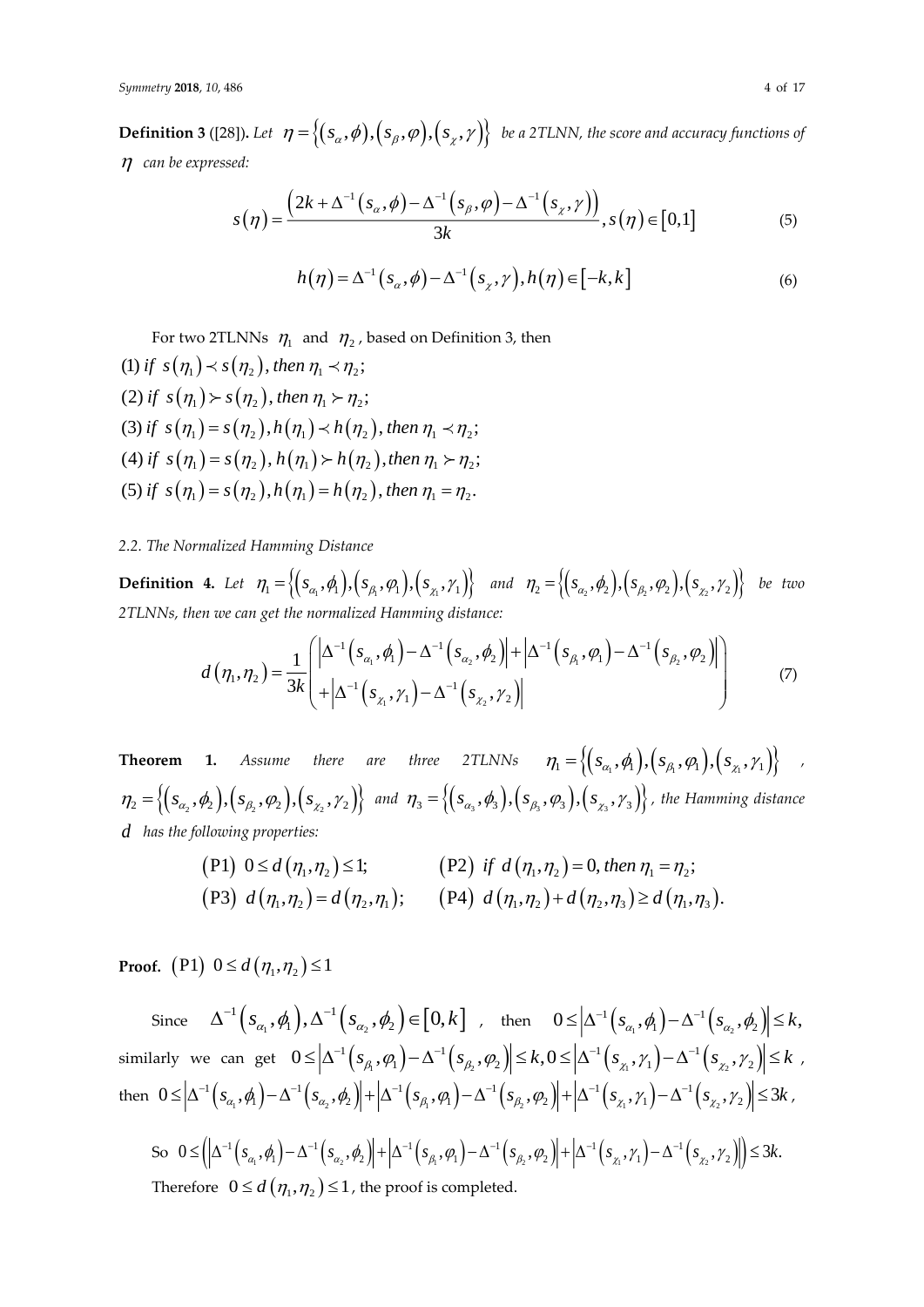$$
\begin{aligned}\n\text{(P2)} \quad & \text{if } d\left(\eta_{1}, \eta_{2}\right) = 0, \text{ then } \eta_{1} = \eta_{2} \\
& d\left(\eta_{1}, \eta_{2}\right) = \frac{1}{3k} \left( \left| \Delta^{-1}\left(s_{\alpha_{1}}, \phi_{1}\right) - \Delta^{-1}\left(s_{\alpha_{2}}, \phi_{2}\right) \right| + \left| \Delta^{-1}\left(s_{\beta_{1}}, \phi_{1}\right) - \Delta^{-1}\left(s_{\beta_{2}}, \phi_{2}\right) \right| + \left| \Delta^{-1}\left(s_{\chi_{1}}, \gamma_{1}\right) - \Delta^{-1}\left(s_{\chi_{2}}, \gamma_{2}\right) \right| \right) = 0 \\
& \Rightarrow \left( \left| \Delta^{-1}\left(s_{\alpha_{1}}, \phi_{1}\right) - \Delta^{-1}\left(s_{\alpha_{2}}, \phi_{2}\right) \right| = 0, \left| \Delta^{-1}\left(s_{\beta_{1}}, \phi_{1}\right) - \Delta^{-1}\left(s_{\beta_{2}}, \phi_{2}\right) \right| = 0, \left| \Delta^{-1}\left(s_{\chi_{1}}, \gamma_{1}\right) - \Delta^{-1}\left(s_{\chi_{2}}, \gamma_{2}\right) \right| = 0 \right) \\
& \Rightarrow \left( \Delta^{-1}\left(s_{\alpha_{1}}, \phi_{1}\right) = \Delta^{-1}\left(s_{\alpha_{2}}, \phi_{2}\right), \Delta^{-1}\left(s_{\beta_{1}}, \phi_{1}\right) = \Delta^{-1}\left(s_{\beta_{2}}, \phi_{2}\right), \Delta^{-1}\left(s_{\chi_{1}}, \gamma_{1}\right) = \Delta^{-1}\left(s_{\chi_{2}}, \gamma_{2}\right) \right)\n\end{aligned}
$$

That means  $\eta_1 = \eta_2$ , so (P2) if  $d(\eta_1, \eta_2) = 0$ , then  $\eta_1 = \eta_2$  is right.

$$
\begin{aligned}\n\left(\text{P3}\right) \ d\left(\eta_{1}, \eta_{2}\right) &= d\left(\eta_{2}, \eta_{1}\right) \\
d\left(\eta_{1}, \eta_{2}\right) &= \frac{1}{3k} \Big( \Big| \Delta^{-1} \big( s_{\alpha_{1}}, \phi_{1} \big) - \Delta^{-1} \big( s_{\alpha_{2}}, \phi_{2} \big) \Big| + \Big| \Delta^{-1} \big( s_{\beta_{1}}, \phi_{1} \big) - \Delta^{-1} \big( s_{\beta_{2}}, \phi_{2} \big) \Big| + \Big| \Delta^{-1} \big( s_{\chi}, \gamma_{1} \big) - \Delta^{-1} \big( s_{\chi_{2}}, \gamma_{2} \big) \Big| \Big) \\
&= \frac{1}{3k} \Big( \Big| \Delta^{-1} \big( s_{\alpha_{2}}, \phi_{2} \big) - \Delta^{-1} \big( s_{\alpha_{1}}, \phi_{1} \big) \Big| + \Big| \Delta^{-1} \big( s_{\beta_{2}}, \phi_{2} \big) - \Delta^{-1} \big( s_{\beta_{1}}, \phi_{1} \big) \Big| + \Big| \Delta^{-1} \big( s_{\chi_{2}}, \gamma_{2} \big) - \Delta^{-1} \big( s_{\chi}, \gamma_{1} \big) \Big| \Big) \\
&= d\left(\eta_{2}, \eta_{1}\right)\n\end{aligned}
$$

So we complete the proof.  $(P3)$   $d(\eta_1, \eta_2) = d(\eta_2, \eta_1)$  holds.

$$
(P4) d(\eta_{1}, \eta_{2}) + d(\eta_{2}, \eta_{3}) \ge d(\eta_{1}, \eta_{3})
$$
\n
$$
d(\eta_{1}, \eta_{2}) = \frac{1}{3k} \left( \frac{|\Delta^{-1}(s_{\alpha_{1}}, \phi_{1}) - \Delta^{-1}(s_{\alpha_{3}}, \phi_{3})| + |\Delta^{-1}(s_{\beta_{1}}, \phi_{1}) - \Delta^{-1}(s_{\beta_{3}}, \phi_{3})|}{|\Delta^{-1}(s_{\alpha_{1}}, \phi_{1}) - \Delta^{-1}(s_{\alpha_{2}}, \phi_{2})|} \right)
$$
\n
$$
= \frac{1}{3k} \left( \frac{|\Delta^{-1}(s_{\alpha_{1}}, \phi_{1}) - \Delta^{-1}(s_{\alpha_{2}}, \phi_{2}) + \Delta^{-1}(s_{\alpha_{2}}, \phi_{2}) - \Delta^{-1}(s_{\alpha_{3}}, \phi_{3})|}{|\Delta^{-1}(s_{\beta_{1}}, \phi_{1}) - \Delta^{-1}(s_{\beta_{2}}, \phi_{2}) + \Delta^{-1}(s_{\beta_{2}}, \phi_{2}) - \Delta^{-1}(s_{\beta_{3}}, \phi_{3})|} \right) + |\Delta^{-1}(s_{\beta_{1}}, \phi_{1}) - \Delta^{-1}(s_{\beta_{2}}, \phi_{2}) + \Delta^{-1}(s_{\gamma_{2}}, \gamma_{2}) - \Delta^{-1}(s_{\gamma_{3}}, \gamma_{3})|
$$
\n
$$
= \frac{1}{3k} \left( \frac{|\Delta^{-1}(s_{\alpha_{1}}, \phi_{1}) - \Delta^{-1}(s_{\alpha_{2}}, \phi_{2})| + |\Delta^{-1}(s_{\alpha_{2}}, \phi_{2}) - \Delta^{-1}(s_{\alpha_{3}}, \phi_{3})|}{|\Delta^{-1}(s_{\alpha_{1}}, \phi_{1}) - \Delta^{-1}(s_{\alpha_{2}}, \phi_{2})|} + |\Delta^{-1}(s_{\beta_{2}}, \phi_{2}) - \Delta^{-1}(s_{\beta_{3}}, \phi_{3})| \right) + |\Delta^{-1}(s_{\beta_{1}}, \phi_{1}) - \Delta^{-1}(s_{\beta_{2}}, \phi_{2})| + |\Delta^{-1}(s_{\beta_{2}}, \phi_{2}) - \Delta^{-1}(s_{\beta_{3}}, \phi_{3})|
$$
\n
$$
= d(\eta_{1}, \eta_{2}) + d(\eta_{2}, \eta_{3})
$$

 $\Box$ 

# *2.3. The Aggregation Operators of 2TLNNs*

**Definition 5** ([28]). Let  $\eta_j = \Big\{ \Big(s_{\alpha_j}, \phi_j\Big), \Big(s_{\beta_j}, \phi_j\Big), \Big(s_{\chi_j}, \gamma_j\Big) \Big\}$   $\big(j = 1, 2, ..., n\big)$  be a group of 2TLNNs, *then the 2TLNNWA and 2TLNNWG operators proposed by Wang et al.* [25] *are defined as follows.*<br>
2TLNNWA  $(\eta_1, \eta_2, ..., \eta_n) = \omega_1 \eta_1 \oplus \omega_2 \eta_2 ... \oplus \omega_n \eta_n = \bigoplus_{j=1}^n \omega_j \eta_j$ 

2TLNNWA
$$
(\eta_1, \eta_2, ..., \eta_n)
$$
= $\omega_1 \eta_1 \oplus \omega_2 \eta_2 ... \oplus \omega_n \eta_n = \bigoplus_{j=1}^n \omega_j \eta_j$  (8)

*n*

*and*

2TLNNWG
$$
(\eta_1, \eta_2, ..., \eta_n) = (\eta_1)^{\omega_1} \otimes (\eta_2)^{\omega_2} ... \otimes (\eta_n)^{\omega_n} = \bigotimes_{j=1}^n (\eta_j)^{\omega_j}
$$
 (9)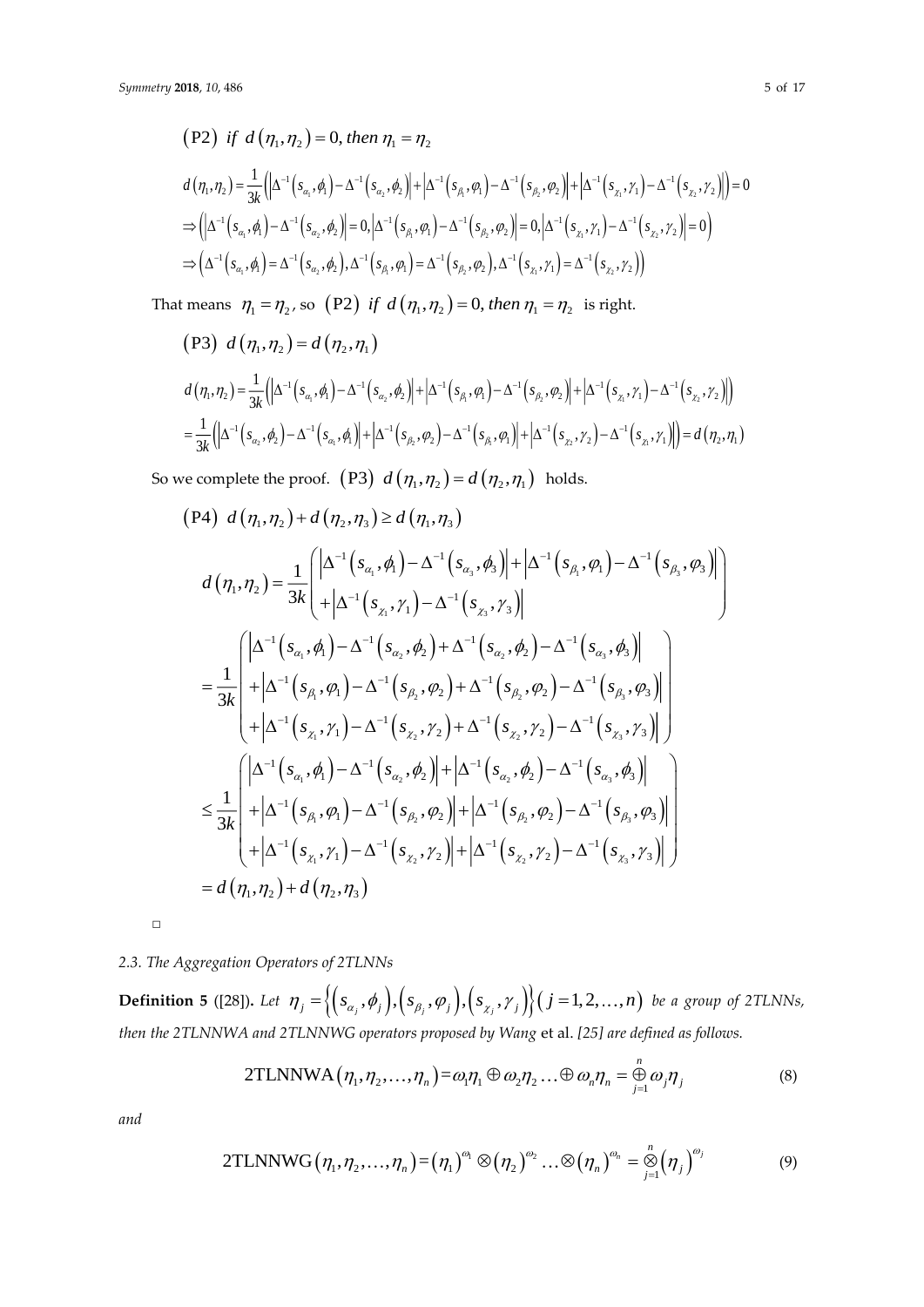where  $\omega_j$  is weighting vector of  $\eta_j$ ,  $j = 1,2,\ldots,n$ . which satisfies  $0 \le \omega_j \le 1, \sum_{j=1}^n \omega_j = 1.$ 

**Theorem 2** ([28]). Let  $\eta_j = \Big\{ \Big(s_{\alpha_j}, \phi_j\Big), \Big(s_{\beta_j}, \phi_j\Big), \Big(s_{\chi_j}, \gamma_j\Big)\Big\}$   $\big(j=1,2,\ldots,n\big)$  be a group of 2TLNNs, then *the operation results by 2TLNNWA and 2TLNNWG operators are also a 2TLNN where*

2TLNNWA
$$
(\eta_1, \eta_2, ..., \eta_n)
$$
 =  $\bigoplus_{j=1}^n \omega_j \eta_j$   
\n=
$$
\left\{\Delta \left(k \left(1 - \prod_{j=1}^n \left(1 - \frac{\Delta^{-1} \left(s_{\alpha_j}, \phi_j\right)}{k}\right)^{w_j}\right)\right), \Delta \left(k \prod_{j=1}^n \left(\frac{\Delta^{-1} \left(s_{\beta_j}, \phi_j\right)}{k}\right)^{w_j}\right)\right\}
$$
\n
$$
\Delta \left(k \prod_{j=1}^n \left(\frac{\Delta^{-1} \left(s_{\chi_j}, \gamma_j\right)}{k}\right)^{w_j}\right).
$$
\n(10)

*and*

2TLNNWG
$$
(\eta_1, \eta_2, ..., \eta_n)
$$
 =  $\bigotimes_{j=1}^n (\eta_j)^{\omega_j}$   
\n
$$
= \left\{ \Delta \left( k \prod_{j=1}^n \left( \frac{\Delta^{-1} \left( s_{\alpha_j}, \phi_j \right)}{k} \right)^{w_j} \right), \Delta \left( k \left( 1 - \prod_{j=1}^n \left( 1 - \frac{\Delta^{-1} \left( s_{\beta_j}, \phi_j \right)}{k} \right)^{w_j} \right) \right), \Delta \left( k \left( 1 - \prod_{j=1}^n \left( 1 - \frac{\Delta^{-1} \left( s_{\beta_j}, \gamma_j \right)}{k} \right)^{w_j} \right) \right), \Delta \left( k \left( 1 - \prod_{j=1}^n \left( 1 - \frac{\Delta^{-1} \left( s_{\gamma_j}, \gamma_j \right)}{k} \right)^{w_j} \right) \right) \right\}
$$
\n(11)

#### *2.4. The Original TODIM Method*

The TODIM method, which is based on prospect theory (PT), considers the subjectivity of DM's behaviors and can provide the dominance of each alternative over others with particular operation formulas, and is more reasonable and scientific in the application of MAGDM problems.

Assume that  $\{\eta_1, \eta_2, \ldots \eta_m\}$  be a group of alternatives,  $\{c_1, c_2, \ldots c_n\}$  be a list of criteria with weighting vector be  $\{w_1, w_2, \ldots w_n\}$ , thereby satisfying  $w_i \in [0,1]$  and  $\sum_{i=1}^n w_i = 1$  $\sum_{i=1}^{n} w_i = 1$ . Construct a decision matrix  $\eta = \left[ d_{ij} \right]_{m \times n}$  where  $d_{ij}$  means the estimate results of the alternative  $\eta_i$   $(i = 1, 2, ..., m)$  based on the criterion  $c_j$   $(j = 1, 2, ..., n)$ . Suppose that  $w_{jk} = w_j/w_k$  be relative weight of  $c_j$  *to*  $c_t$  where  $w_k = \max(w_j)$   $k, j = 1, 2, ..., n$  . The traditional TODIM method decision making steps can be summarized as follows:

**Step 1.** Normalize  $\eta = \left[ d_{ij} \right]_{m \times n}$  $=\left[\begin{array}{c}d_{ij}\end{array}\right]_{m\times n}$  into  $\eta'=\left[\begin{array}{c}d'_{ij}\end{array}\right]_{m\times n}$  $\boldsymbol{C} = \left[\!\!\begin{array}{c} d'_{ij} \end{array}\!\!\right]_{m \times n}.$ 

**Step 2.** Calculate the dominance degree of  $\eta_i$  over each alternative  $\eta_i$  based on  $c_j$ . Let  $\rho$ be the attenuation factor of the losses. Then

$$
\delta(\eta_i, \eta_t) = \sum_{j=1}^n \mathcal{G}_j(\eta_i, \eta_t)(i, t = 1, 2, \dots, m)
$$
\n(12)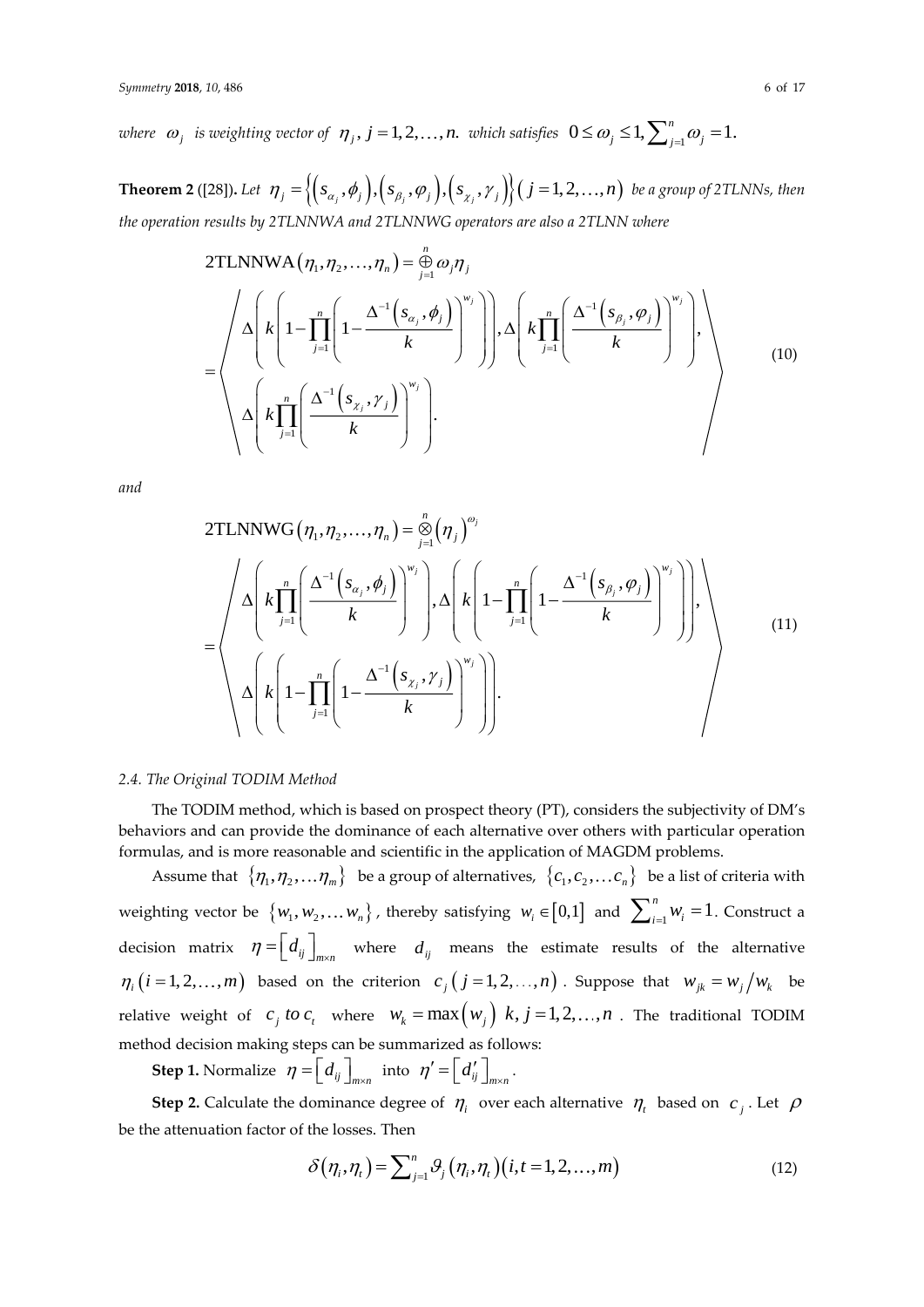$$
\mathcal{B}_{j}(\eta_{i}, \eta_{t}) = \begin{cases} \sqrt{w_{jk} (d_{ij} - d_{ij}) / \sum_{j=1}^{n} w_{jk}} & \text{if } d_{ij} - d_{ij} > 0\\ 0 & \text{if } d_{ij} - d_{ij} = 0\\ -\frac{1}{\rho} \sqrt{(\sum_{j=1}^{n} w_{jk}) (d_{ij} - d_{ij}) / w_{jk}} & \text{if } d_{ij} - d_{ij} < 0 \end{cases}
$$
(13)

where  $\,\,\vartheta_j\big(\eta_i,\eta_t\big)\big(d_{ij}\!-\!d_{ij}\!>\!0\big)\,$  means gain and  $\,\,\vartheta_j\big(\eta_i,\eta_t\big)\big(d_{ij}\!-\!d_{ij}\!<\!0\,\big)\,$  indicates loss. **Step 3.** Compute the overall value of  $\delta(\eta_i)$  with formula (14):

$$
\delta(\eta_i) = \frac{\sum_{t=1}^{m} \delta(\eta_i, \eta_t) - \min_i \left\{ \sum_{t=1}^{m} \delta(\eta_i, \eta_t) \right\}}{\max_i \left\{ \sum_{t=1}^{m} \delta(\eta_i, \eta_t) \right\} - \min_i \left\{ \sum_{t=1}^{m} \delta(\eta_i, \eta_t) \right\}}
$$
(14)

**Step 4.** To choose the best alternative by rank the values of  $\delta(\eta_i)$ , the alternative with maximum value is the best choice.

## **3. The TODIM Method with 2TLNNs**

Assume that  $\{\eta_1,\eta_2,...\eta_m\}$  be a group of alternatives,  $\{d_1,d_2,...d_\lambda\}$  be a list of experts with weighting vector be  $\{v_1, v_2, \ldots v_t\}$  , and  $\{c_1, c_2, \ldots c_n\}$  be a list of criteria with weighting vector be  $\{w_1, w_2,... w_n\}$ , thereby satisfying  $w_i \in [0,1]$ ,  $v_i \in [0,1]$  and  $\sum_{i=1}^n w_i = 1$ ,  $\sum_{i=1}^t v_i = 1$ . Construct a decision matrix  $\eta^{\lambda} = \left[ r_{ij}^{\lambda} \right]_{m \times n}$  $= \left[ r_i^{\lambda} \right]_{m \times n}$  where  $\eta_{ij}^{\lambda} = \left\langle \left( s_{\alpha_{ij}}, \phi_{ij} \right)^{\lambda}, \left( s_{\beta_{ij}}, \phi_{ij} \right)^{\lambda}, \left( s_{\chi_{ij}}, \gamma_{ij} \right)^{\lambda} \right\rangle$  means the estimate results of the alternative  $\eta_i(i=1,2,\ldots,m)$  based on the criterion  $c_j(j=1,2,\ldots,n)$  by expert  $d^\lambda$  .  $\left(s_{a_{ij}},\phi_{ij}\right)^\lambda$  denotes the degree of truth-membership (TMD),  $\left(s_{\beta_{ij}},\phi_{ij}\right)^\lambda$  $(\varphi_{ij},\varphi_{ij})$  denotes the degree of indeterminacy-membership (IMD) and  $\left(s_{\chi_{ij}}, \gamma_{ij}\right)^{\lambda}$  $\mathcal{C}_{\chi_{ii}},\mathcal{V}_{ij}$  denotes the degree of falsitymembership (FMD), nd  $\left( s_{\chi_{ij}}, \gamma_{ij} \right)$  denotes the degree of falsity-<br>  $0 \leq \Delta^{-1} \left( s_{\alpha_{ij}}, \phi_{ij} \right)^{\lambda} + \Delta^{-1} \left( s_{\beta_{ij}}, \phi_{ij} \right)^{\lambda} + \Delta^{-1} \left( s_{\chi_{ij}}, \gamma_{ij} \right)^{\lambda} \leq 3k$  $(i=1,2,\ldots,m, j=1,2,\ldots,n)$ . let  $w_{jk} = w_j/w_k \left(0 \le w_{jk} \le 1\right)$  be relative weight of  $c_j$  to  $c_j$ where  $w_k = \max(w_j)(k, j = 1, 2, ..., n)$ .

Consider both the 2TLNNs theories and traditional TODIM method which based on prospect theory (PT), we try to propose a 2TLNNs TODIM method to solve MAGDM problems effectively. The model can be depicted as follows:

**Step 1.** Calculate the value of  $w_{jk} = w_j/w_k \left(0 \le w_{jk} \le 1\right)$ ,  $w_k = \max(w_j)(k, j = 1, 2, ..., n)$ .

**Step 2.** According to the computing results of relative weight  $w_{jk}$ , we can calculate the dominance degree of  $\eta_i^{\lambda}$  over each alternative  $\eta_i^{\lambda}$  based on  $c_j$  by expert  $d_{\lambda}$ . let  $\rho$  be the attenuation factor of the losses. Then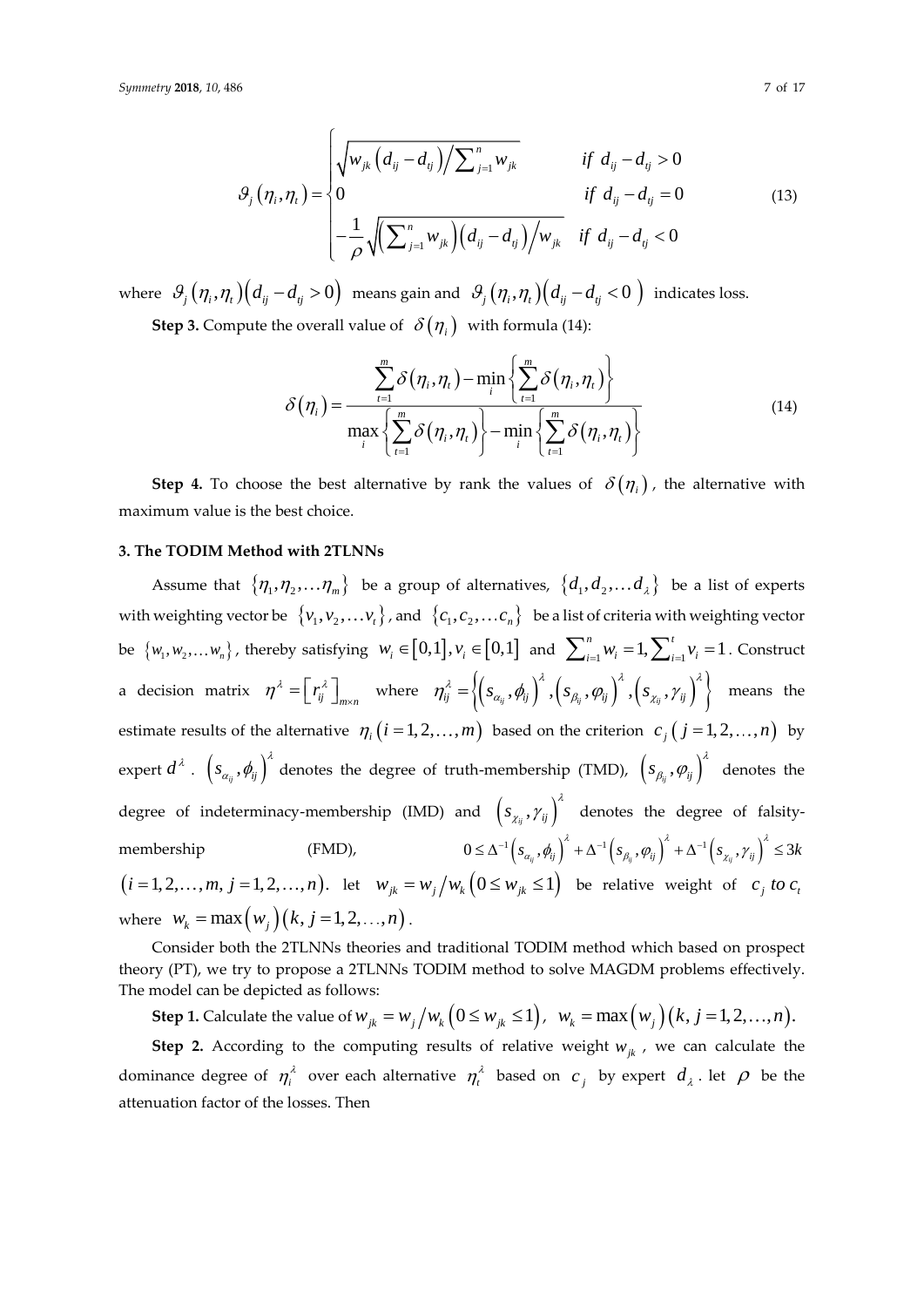$$
\mathcal{G}_{j}^{\lambda}(\eta_{i}, \eta_{i}) = \begin{cases}\n\sqrt{w_{jk}d(r_{ij}^{\lambda} - r_{ij}^{\lambda})} / \sum_{j=1}^{n} w_{jk} & \text{if } r_{ij}^{\lambda} - r_{ij}^{\lambda} > 0 \\
0 & \text{if } r_{ij}^{\lambda} - r_{ij}^{\lambda} = 0 \\
-\frac{1}{\rho} \sqrt{(\sum_{j=1}^{n} w_{jk})d(r_{ij}^{\lambda} - r_{ij}^{\lambda})} / w_{jk} & \text{if } r_{ij}^{\lambda} - r_{ij}^{\lambda} < 0\n\end{cases}
$$
\n
$$
d(r_{ij}^{\lambda} - r_{ij}^{\lambda}) = \frac{1}{3k} \begin{pmatrix} \left| \Delta^{-1} \left( s_{\alpha_{ij}}, \phi_{ij} \right)^{\lambda} - \Delta^{-1} \left( s_{\alpha_{ij}}, \phi_{ij} \right)^{\lambda} \right| + \left| \Delta^{-1} \left( s_{\beta_{ij}}, \phi_{ij} \right)^{\lambda} - \Delta^{-1} \left( s_{\beta_{ij}}, \phi_{ij} \right)^{\lambda} \right| \\
+ \left| \Delta^{-1} \left( s_{\chi_{ij}}, \gamma_{ij} \right)^{\lambda} - \Delta^{-1} \left( s_{\chi_{ij}}, \gamma_{ij} \right)^{\lambda} \right| \end{cases}
$$
\n
$$
(16)
$$

where  $\theta_j^{\lambda}(\eta_i,\eta_i)(r_{ij}^{\lambda}-r_{ij}^{\lambda}>0)$  means gain and  $\theta_j^{\lambda}(\eta_i,\eta_i)(r_{ij}^{\lambda}-r_{ij}^{\lambda}<0)$  indicates loss, and based on Definition 4,  $d(r_{ij}^{\lambda} - r_{ij}^{\lambda})$  means the normalized Hamming distance between  $r_{ij}^{\lambda}$  and  $r_{ij}^{\lambda}$ .

Next we construct a matrix model of dominance degree  $\theta_j^{\lambda} = \left[ \theta_j^{\lambda} \left( \eta_i, \eta_t \right) \right]_{m \times m}$  $\left. = \left[ \, \vartheta_i^{\lambda} \left( \eta_i, \eta_t \right) \right]_{\!\! \rm \scriptscriptstyle m \times m} \right.$  under criteria  $c_j$  by expert  $d_{\lambda}$  to express Equation (15) more clearly.

$$
\eta_{1} \qquad \eta_{2} \qquad \dots \qquad \eta_{m}
$$
\n
$$
\eta_{1} \qquad \eta_{2} \qquad \dots \qquad \eta_{m}
$$
\n
$$
\mathcal{G}_{j}^{\lambda}(\eta_{1}, \eta_{1}) = \frac{\eta_{2}}{2} \begin{bmatrix} 0 & \mathcal{G}_{j}^{\lambda}(\eta_{1}, \eta_{2}) & \dots & \mathcal{G}_{j}^{\lambda}(\eta_{1}, \eta_{m}) \\ \mathcal{G}_{j}^{\lambda}(\eta_{2}, \eta_{1}) & 0 & \dots & \mathcal{G}_{j}^{\lambda}(\eta_{2}, \eta_{m}) \\ \vdots & \vdots & \dots & \vdots \\ \mathcal{G}_{m}^{\lambda}(\eta_{m}, \eta_{1}) & \mathcal{G}_{j}^{\lambda}(\eta_{1}, \eta_{1}) & \dots & 0 \end{bmatrix}, j = 1, 2, \dots, n
$$
\n(17)

**Step 3.** Compute overall dominance degree  $\mathcal{S}^{\lambda}_{j} = \left[ \mathcal{S}^{\lambda}_{j} \left( \eta_{i}, \eta_{i} \right) \right]_{m \times m}$  $=\bigr[\mathcal{G}_j^\lambda\bigl(\eta_i,\eta_i\bigr)\bigr]_{\hspace{-0.5pt}m\hspace{-0.5pt}\times\hspace{-0.5pt}m}$  to get the matrix model  $\mathcal{G}^{\lambda}=\left[\,\mathcal{G}^{\lambda}\left(\eta_{\iota}, \eta_{\iota}\right)\right]_{m\times m}.$ 

$$
\mathcal{G}^{\lambda}(\eta_i, \eta_t) = \sum_{j=1}^{n} \mathcal{G}^{\lambda}_j(\eta_i, \eta_t) (i, t = 1, 2, \dots, m)
$$
 (18)

$$
\eta_1 \qquad \eta_2 \qquad \dots \qquad \eta_m
$$
\n
$$
\eta_1 \qquad \eta_2 \qquad \dots \qquad \eta_m
$$
\n
$$
\eta_n \left[ \begin{array}{cccc} 0 & \mathcal{G}^{\lambda}(\eta_1, \eta_2) & \dots & \mathcal{G}^{\lambda}(\eta_1, \eta_m) \\ \mathcal{G}^{\lambda}(\eta_1, \eta_1) & 0 & \dots & \mathcal{G}^{\lambda}(\eta_2, \eta_m) \\ \vdots & \vdots & \dots & \vdots \\ \eta_m \left[ \mathcal{G}^{\lambda}(\eta_m, \eta_1) & \mathcal{G}^{\lambda}(\eta_i, \eta_i) & \dots & 0 \end{array} \right] \qquad (19)
$$

**Step 4.** Calculate the overall dominance  $\delta(\eta_i, \eta_i)$  based on the expert weighting vector  $\{v_1, v_2, \dots v_t\}$  and the results of Equation (19).

$$
\delta(\eta_i, \eta_t) = \sum_{j=1}^{\lambda} \nu_{\lambda} \mathcal{G}^{\lambda}(\eta_i, \eta_t) (i, t = 1, 2, \dots, m)
$$
 (20)

The overall dominance  $\,\,\delta\big(\eta_{_i},\eta_{_t}\big)\,\,$  matrix can be constructed by Formula (21) as follows: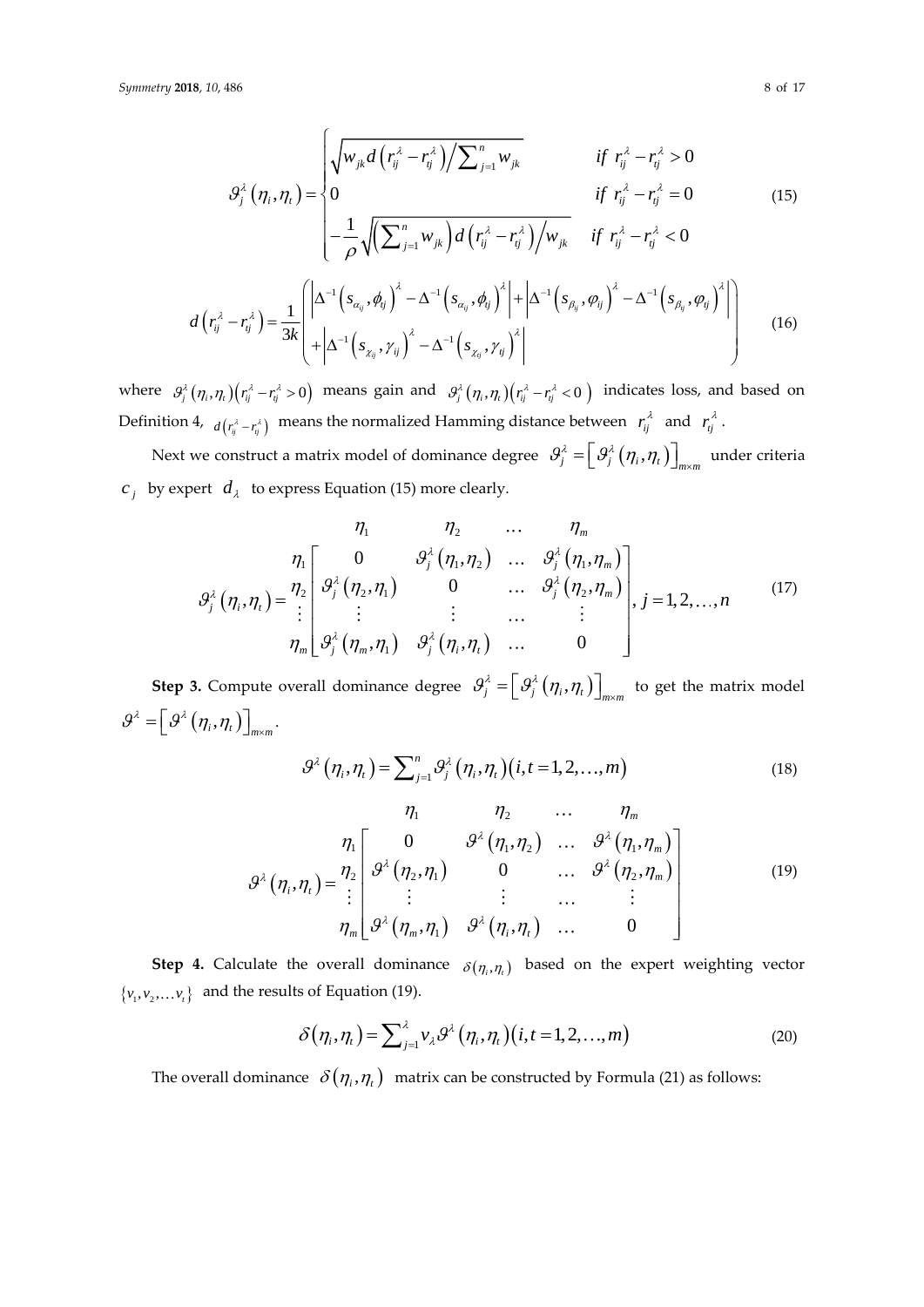$$
\eta_1 \qquad \eta_2 \qquad \ldots \qquad \eta_m
$$
\n
$$
\eta_1 \qquad \eta_2 \qquad \ldots \qquad \eta_m
$$
\n
$$
\delta_j(\eta_i, \eta_i) = \frac{\eta_2}{i} \begin{bmatrix} 0 & \delta_j(\eta_1, \eta_2) & \ldots & \delta_j(\eta_1, \eta_m) \\ \delta_j(\eta_2, \eta_1) & 0 & \ldots & \delta_j(\eta_2, \eta_m) \\ \vdots & \vdots & \ldots & \vdots \\ \delta_j(\eta_m, \eta_1) & \delta_j(\eta_i, \eta_i) & \ldots & 0 \end{bmatrix}, j = 1, 2, \ldots, n \qquad (21)
$$

**Step 5.** Compute the overall value of  $\delta(\eta_i)$  with Formula (22):

$$
\delta(\eta_i) = \frac{\sum_{t=1}^{m} \delta(\eta_i, \eta_t) - \min_i \left\{ \sum_{t=1}^{m} \delta(\eta_i, \eta_t) \right\}}{\max_i \left\{ \sum_{t=1}^{m} \delta(\eta_i, \eta_t) \right\} - \min_i \left\{ \sum_{t=1}^{m} \delta(\eta_i, \eta_t) \right\}}
$$
(22)

**Step 6.** To choose the best alternative by rank the values of  $\delta(\eta_i)$ , the alternative with maximum value is the best choice.

#### **4. The Numerical Example**

#### *4.1. Calculation Steps Based on MAGDM Problems*

Construction engineering projects have the following characteristics: large investment, many participants, complex project environment, and a wide range of risk factors on the basis of the engineering procurement construction (EPC) mode. Therefore, it is necessary to analyze and assess risks during the life cycle of a construction engineering project, with a risk assessment being beneficial for implementing projects and completing project goals. Construction engineering projects face a range of political, economic, social natural and other types of risks during the implementation process. These risks have a great influence on construction companies, and produce many high probability factors which are difficult to estimate and quantify. Thus, we provide a numerical example for construction engineering project risk assessment (adapted from Reference [27]), using the TODIM method with 2TLNNs, in order to illustrate the method proposed in this paper. Assuming that there are five possible construction projects  $\eta_i(i=1,2,3,4,5)$  to select from and four criteria to assess these construction projects:  $(1)$  G<sub>1</sub> is the construction work environment;  $(2)$  G<sub>2</sub> is the construction site safety protection measures; (3) G<sub>3</sub> is the safety management ability of the engineering project management; and ④ G<sup>4</sup> is the safety production responsibility system. The five possible construction projects  $\eta_i$  (*i* = 1, 2, 3, 4, 5) are to be evaluated with 2TLNNs with the four criteria by three experts  $d^k$  (criteria weight  $w\!=\!\big(0.14,0.33,0.29,0.24\big)$  , experts weight  $v\!=\!\big(0.45,0.15,0.40\big)$ . , listed in Tables 1–3.

**Table 1.** 2-tuple linguistic neutrosophic numbers (2TLNNs) evaluation matrix by  $d^{1}$  .

|                               | G <sub>1</sub>                   | G <sub>2</sub>                   | G <sub>3</sub>                   | $G_4$                            |
|-------------------------------|----------------------------------|----------------------------------|----------------------------------|----------------------------------|
| $\eta_{\scriptscriptstyle 1}$ | $\{(s_4,0), (s_2,0), (s_1,0)\}\$ | $\{(s_5,0), (s_3,0), (s_2,0)\}\$ | $\{(s_4,0), (s_1,0), (s_1,0)\}\$ | $\{(s_3,0), (s_2,0), (s_2,0)\}\$ |
| $\eta$ ,                      | $\{(s_5,0), (s_4,0), (s_4,0)\}\$ | $\{(s_3,0), (s_4,0), (s_2,0)\}\$ | $\{(s_2,0), (s_1,0), (s_3,0)\}\$ | $\{(s_4,0), (s_1,0), (s_2,0)\}\$ |
| $\eta_{\scriptscriptstyle 2}$ | $\{(s_5,0), (s_4,0), (s_2,0)\}\$ | $\{(s_2,0), (s_4,0), (s_5,0)\}\$ | $\{(s_3,0), (s_2,0), (s_4,0)\}\$ | $\{(s_2,0), (s_1,0), (s_4,0)\}\$ |
| $\eta_{\scriptscriptstyle A}$ | $\{(s_3,0), (s_2,0), (s_3,0)\}\$ | $\{(s_4,0), (s_3,0), (s_2,0)\}\$ | $\{(s_3,0), (s_3,0), (s_4,0)\}\$ | $\{(s_2,0), (s_1,0), (s_1,0)\}\$ |
| $\eta_{\zeta}$                | $\{(s_1,0), (s_4,0), (s_5,0)\}\$ | $\{(s_2,0), (s_3,0), (s_1,0)\}\$ | $\{(s_3,0), (s_4,0), (s_5,0)\}\$ | $\{(s_2,0), (s_4,0), (s_3,0)\}\$ |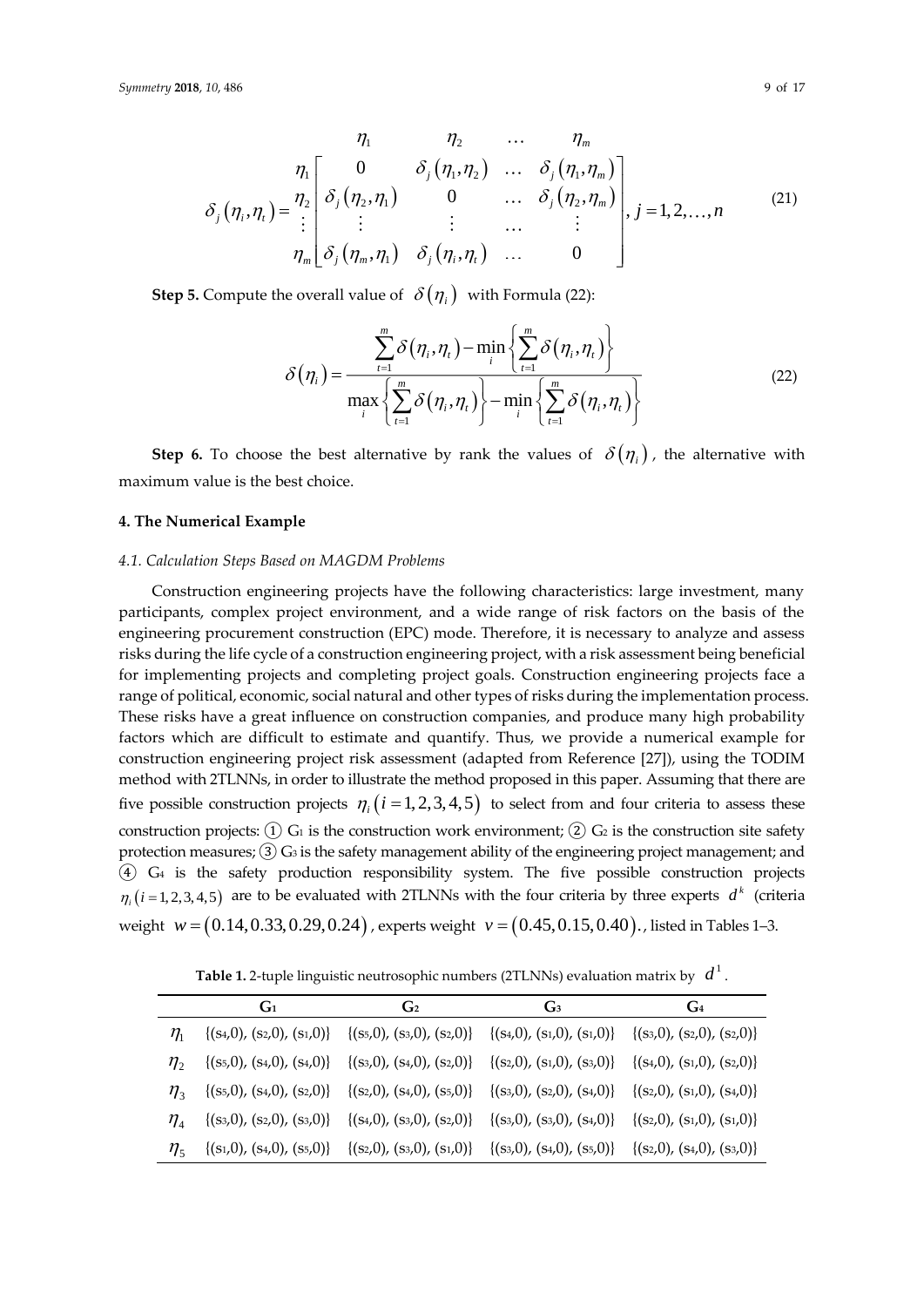|                               | G <sub>1</sub>                   | G <sub>2</sub>                   | G <sub>3</sub>                   | $G_4$                            |
|-------------------------------|----------------------------------|----------------------------------|----------------------------------|----------------------------------|
| $\eta_{\scriptscriptstyle 1}$ | $\{(s_5,0), (s_1,0), (s_2,0)\}\$ | $\{(s_4,0), (s_3,0), (s_1,0)\}\$ | $\{(s_4,0), (s_2,0), (s_1,0)\}\$ | $\{(s_5,0), (s_1,0), (s_2,0)\}\$ |
| $\eta_{\gamma}$               | $\{(s_4,0), (s_3,0), (s_3,0)\}\$ | $\{(s_3,0), (s_1,0), (s_4,0)\}\$ | $\{(s_2,0), (s_1,0), (s_3,0)\}\$ | $\{(s_5,0), (s_4,0), (s_1,0)\}\$ |
| $\eta_{\scriptscriptstyle 2}$ | $\{(s_3,0), (s_4,0), (s_3,0)\}\$ | $\{(s_2,0), (s_4,0), (s_5,0)\}\$ | $\{(s_5,0), (s_1,0), (s_2,0)\}\$ | $\{(s_2,0), (s_1,0), (s_2,0)\}\$ |
| $\eta_{\scriptscriptstyle A}$ | $\{(s_4,0), (s_5,0), (s_4,0)\}\$ | $\{(s_2,0), (s_3,0), (s_4,0)\}\$ | $\{(s_3,0), (s_3,0), (s_4,0)\}\$ | $\{(s_4,0), (s_4,0), (s_5,0)\}\$ |
| $\eta_{\zeta}$                | $\{(s_2,0), (s_4,0), (s_5,0)\}\$ | $\{(s_3,0), (s_1,0), (s_5,0)\}\$ | $\{(s_2,0), (s_3,0), (s_4,0)\}\$ | $\{(s_2,0), (s_1,0), (s_3,0)\}\$ |

**Table 3.** 2TLNNs evaluation matrix by  $d^3$ .

|                               | $G_1$                            | G <sub>2</sub>                   | $G_3$                                                          | $G_4$                            |
|-------------------------------|----------------------------------|----------------------------------|----------------------------------------------------------------|----------------------------------|
| $\eta_{\scriptscriptstyle 1}$ | $\{(s_5,0), (s_1,0), (s_1,0)\}\$ | $\{(s_5,0), (s_1,0), (s_2,0)\}\$ | $\{(s_3,0), (s_3,0), (s_1,0)\}\$                               | $\{(s_4,0), (s_2,0), (s_1,0)\}\$ |
| $\eta_{\gamma}$               | $\{(s_5,0), (s_4,0), (s_5,0)\}\$ | $\{(s_3,0), (s_2,0), (s_1,0)\}\$ | $\{(s_2,0), (s_1,0), (s_4,0)\}\$                               | $\{(s_4,0), (s_5,0), (s_3,0)\}\$ |
| $n_{\scriptscriptstyle 2}$    | $\{(s_2,0), (s_1,0), (s_4,0)\}\$ | $\{(s_5,0), (s_4,0), (s_3,0)\}\$ | $\{(s_4,0), (s_3,0), (s_3,0)\}\{ (s_5,0), (s_2,0), (s_3,0)\}\$ |                                  |
| $n_{\scriptscriptstyle A}$    | $\{(s_2,0), (s_1,0), (s_3,0)\}\$ | $\{(s_4,0), (s_1,0), (s_2,0)\}\$ | $\{(s_5,0), (s_3,0), (s_2,0)\}\$                               | $\{(s_1,0), (s_4,0), (s_5,0)\}\$ |
| $\eta_{\varsigma}$            | $\{(s_1,0), (s_4,0), (s_5,0)\}\$ | $\{(s_2,0), (s_4,0), (s_4,0)\}\$ | $\{(s_3,0), (s_4,0), (s_3,0)\}\{ (s_2,0), (s_4,0), (s_4,0)\}\$ |                                  |

**Step 1.** Calculate the value of  $w_{jk} = w_j/w_k$   $(0 \le w_{jk} \le 1)$ ,  $w_k = \max(w_j)(k, j = 1, 2, ..., n)$ .

$$
w_k = \max (0.14, 0.33, 0.29, 0.24) = 0.33
$$
  

$$
w_{jk} = w_j / w_k = (0.4242, 1.0000, 0.8788, 0.7273)^T
$$

**Step 2.** According to the computing results of relative weight  $w_{jk}$ , we can calculate the dominance degree of  $\eta_i^{\lambda}$  over each alternative  $\eta_i$  based on  $c_j$  by  $\lambda$ th experts. The operation results are listed as follows. (  $\rho$  = 2.4 )

For expert  $\,d_{_1}$ , the dominance degree  $\,\eta^1_i\,$  can be calculated:

| $\eta_1$          | $\eta_2$ | $\eta_3$ | $\eta_4$ | $\eta_5$ | $\eta_1$ | $\eta_2$ | $\eta_3$ | $\eta_4$ | $\eta_5$ |
|-------------------|----------|----------|----------|----------|----------|----------|----------|----------|----------|
| $\eta_1$          | 0.0000   | 0.2160   | 0.1764   | 0.1528   | 0.2646   |          |          |          |          |
| $\eta_2$          | -0.6429  | 0.0000   | -0.3712  | -0.5869  | 0.1972   |          |          |          |          |
| $\mathcal{B}_1^1$ | -0.4546  | 0.1972   | -0.5869  | 0.2333   |          |          |          |          |          |
| $\eta_4$          | -0.4546  | 0.1972   | -0.5869  | 0.0000   | 0.2160   |          |          |          |          |
| $\eta_5$          | -0.7874  | -0.5869  | -0.6944  | -0.6429  | 0.0000   |          |          |          |          |
| $\eta_1$          | $\eta_2$ | $\eta_3$ | $\eta_4$ | $\eta_5$ | -0.3419  | 0.2345   | 0.3028   | -0.2961  | 0.0000   |
| $\eta_1$          | $\eta_2$ | $\eta_3$ | $\eta_4$ | $\eta_5$ | -0.3419  | 0.2345   | 0.3      |          |          |

For expert  $d_2$ , the dominance degree  $\eta_i^2$  can be calculated: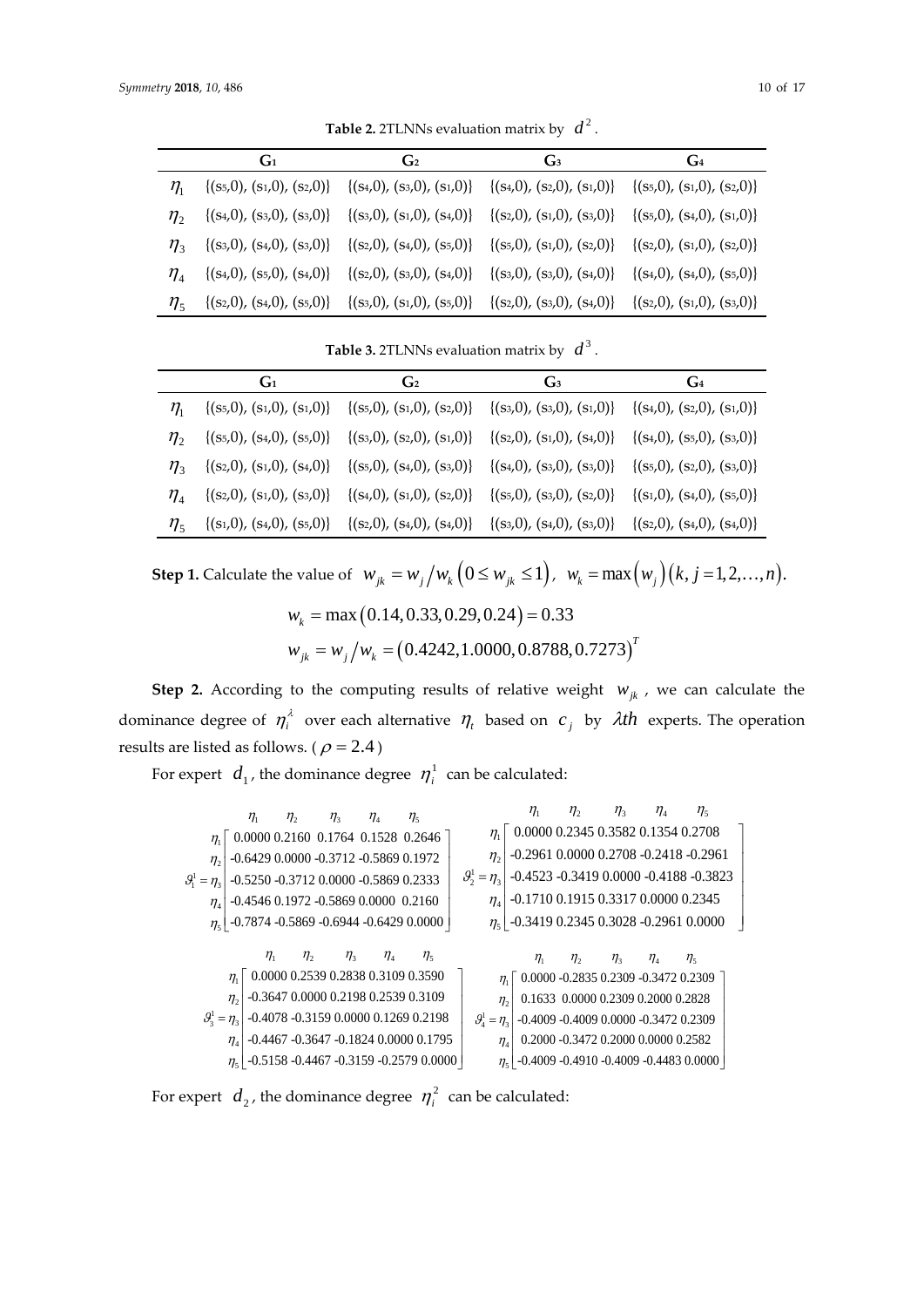$$
n_1 = n_3
$$
\n
$$
n_2 = 0.6400
$$
\n
$$
n_3 = 0.7874 - 0.8869 - 0.4546 - 0.5250 0.0000
$$
\n
$$
n_1 = 0.4009
$$
\n
$$
n_2 = 0.4009
$$
\n
$$
n_3 = 0.4467
$$
\n
$$
n_4 = 0.4078
$$
\n
$$
n_5 = 0.4467
$$
\n
$$
n_6 = 0.4460
$$
\n
$$
n_7 = 0.4467
$$
\n
$$
n_8 = 0.4460
$$
\n
$$
n_9 = 0.4460
$$
\n
$$
n_1 = 0.4467
$$
\n
$$
n_1 = 0.4467
$$
\n
$$
n_2 = 0.4460
$$
\n
$$
n_3 = 0.4460
$$
\n
$$
n_4 = 0.4460
$$
\n
$$
n_5 = 0.4460
$$
\n
$$
n_6 = 0.4460
$$
\n
$$
n_7 = 0.4460
$$
\n
$$
n_8 = 0.4460
$$
\n
$$
n_9 = 0.4460
$$
\n
$$
n_1 = 0.4460
$$
\n
$$
n_1 = 0.4460
$$
\n
$$
n_2 = 0.4460
$$
\n
$$
n_3 = 0.4460
$$
\n
$$
n_4 = 0.4460
$$
\n
$$
n_5 = 0.4460
$$
\n
$$
n_6 = 0.4460
$$
\n
$$
n_7 = 0.4460
$$
\n
$$
n_8 = 0.4460
$$
\n
$$
n_9 = 0.4460
$$
\n
$$
n_1 = 0.4460
$$
\n
$$
n_1 = 0.4460
$$
\n
$$
n_2 = 0.4460
$$
\n<

| $\eta_1$                   | $\eta_2$                               | $\eta_3$                   | $\eta_4$                               | $\eta_5$                           | $\eta_1$ | $\eta_2$ | $\eta_3$ | $\eta_4$ | $\eta_5$ |
|----------------------------|----------------------------------------|----------------------------|----------------------------------------|------------------------------------|----------|----------|----------|----------|----------|
| $\eta_1$                   | 0.0000 0.3109 0.2198 -0.3159 0.2198    | $\eta_1$                   | $\eta_2$                               | 0.0000 0.2582 0.2000 0.3464 0.3055 |          |          |          |          |          |
| $\eta_2$                   | -0.4467 0.0000 -0.4078 -0.4825 0.2838  | $\eta_2$                   | -0.4483 0.0000 -0.4009 0.2828 0.2309   |                                    |          |          |          |          |          |
| $\mathcal{G}_3^3 = \eta_3$ | -0.3159 0.2838 0.0000 -0.2579 0.1795   | $\mathcal{G}_4^3 = \eta_3$ | -0.3472 0.2309 0.0000 0.3266 0.2828    |                                    |          |          |          |          |          |
| $\eta_4$                   | 0.2198 0.3358 0.1795 0.0000 0.2539     | $\eta_4$                   | -0.6014 -0.4910 -0.5670 0.0000 -0.2835 |                                    |          |          |          |          |          |
| $\eta_5$                   | -0.3159 -0.4078 -0.2579 -0.3647 0.0000 | $\eta_5$                   | -0.5304 -0.4009 -0.4910 0.1633 0.0000  |                                    |          |          |          |          |          |

**Step 3.** Compute overall dominance degree  $\mathcal{G}_j^{\lambda} = \left[\mathcal{G}_j^{\lambda}(\eta_i, \eta_i)\right]_{m \times m}$  to get the matrix  $\left( \mathbf{\varphi}_i, \mathbf{\varphi}_t \right) \bigsqcup_{m \times m}$  $\label{eq:phi} \phi^\lambda = \left[ \phi^\lambda \left( \varphi_i, \varphi_t \right) \right]_{m \times m}.$ 

|                               | $\eta_{1}$             | $\eta_{2}$ | $\eta$ <sub>3</sub> | $\eta_{\scriptscriptstyle 4}$ | $\eta_{5}$ |
|-------------------------------|------------------------|------------|---------------------|-------------------------------|------------|
| $\eta_1$                      | $\sqrt{0.0000}$        | 0.4209     | 1.0494              | 0.2518                        | $1.1253$ ] |
| $\eta_{2}$                    | $-1.1405$              | 0.0000     | 0.3504              | $-0.3748$                     | 0.4948     |
| $\mathcal{G}^1 = \eta_3$      | $-1.7860$              | $-1.4299$  | 0.0000              | $-1.2260$                     | 0.3018     |
| $\eta_{\scriptscriptstyle 4}$ | $-0.8723$              | $-0.3233$  | $-0.2376$           | 0.0000                        | 0.8882     |
|                               | $\eta_{5}$ -2.0461     | $-1.2902$  | $-1.1085$           | $-1.6452$                     | 0.0000     |
|                               |                        |            |                     |                               |            |
|                               |                        |            |                     |                               |            |
|                               | $\eta_{1}$             | $\eta_{2}$ | $\eta_3$            | $\eta_{\scriptscriptstyle 4}$ | $\eta_{5}$ |
| $\eta_{1}$                    | $\lceil 0.0000 \rceil$ | 1.0228     | 0.4584              | 1.1254                        | 1.1647     |
| $\eta_{2}$                    | $-1.7524$              | 0.0000     | 0.3683              | 0.8993                        | 0.8791     |
| $9^2$<br>$=\eta_3$            | $-1.2226$              | $-1.0300$  | 0.0000              | 0.5485                        | 0.2621     |
| $\eta_{\scriptscriptstyle 4}$ | $-2.0149$              | $-1.5637$  | $-1.2769$           | 0.0000                        | 0.0437     |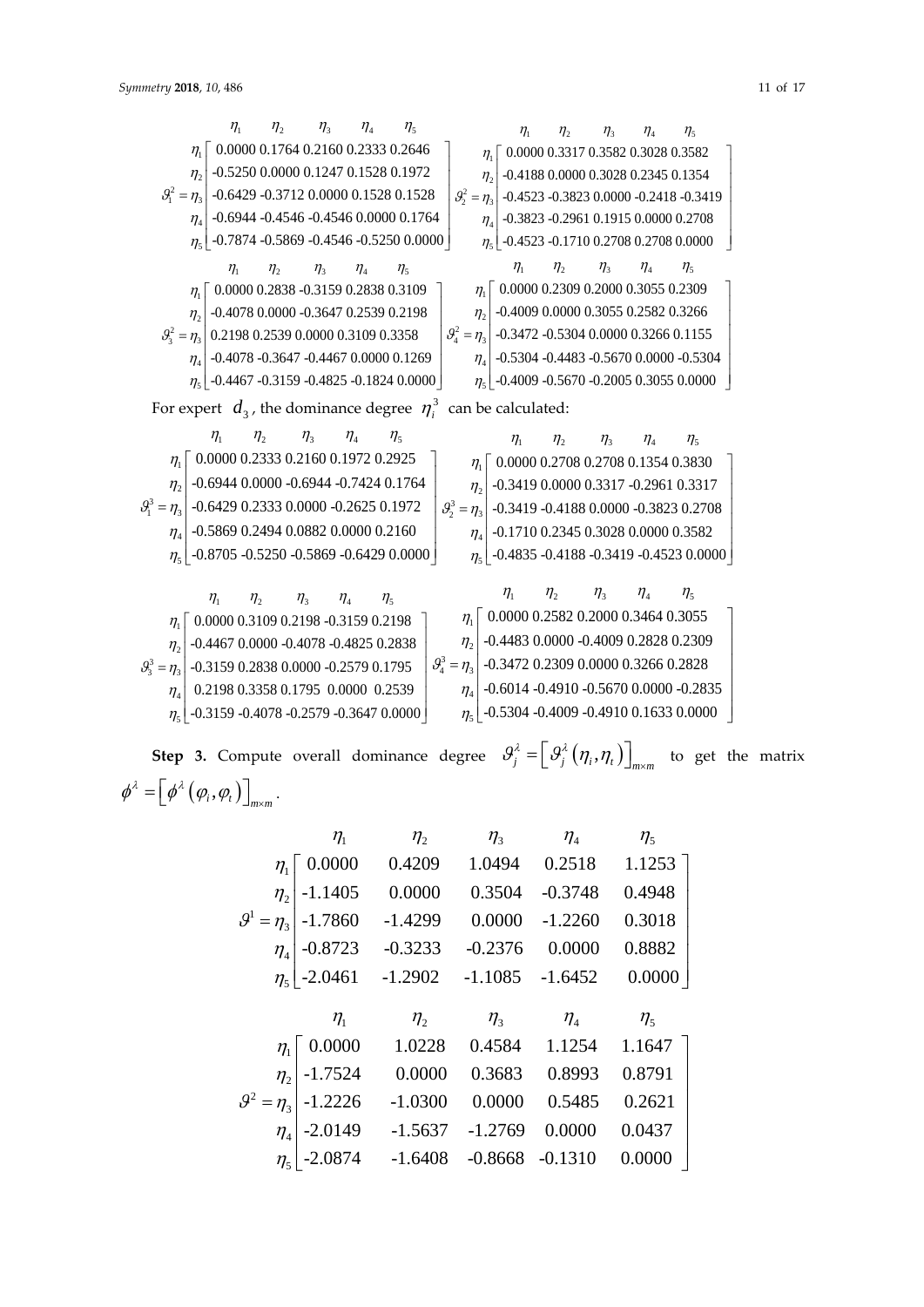|  | $\eta_1$ $\eta_2$ $\eta_3$ $\eta_4$ $\eta_5$                                                                                                                                                                   |  |  |
|--|----------------------------------------------------------------------------------------------------------------------------------------------------------------------------------------------------------------|--|--|
|  | $\eta_1$ $\begin{bmatrix} 0.0000 & 1.0732 & 0.9067 & 0.3631 & 1.2008 \end{bmatrix}$                                                                                                                            |  |  |
|  |                                                                                                                                                                                                                |  |  |
|  |                                                                                                                                                                                                                |  |  |
|  |                                                                                                                                                                                                                |  |  |
|  | $g^3 = \eta_3$ -1.9313 0.0000 -1.1715 -1.2382 1.0228<br>$g^3 = \eta_3$ -1.6479 0.3293 0.0000 -0.5761 0.9304<br>$\eta_4$ -1.1394 0.3287 0.0035 0.0000 0.5446<br>$\eta_5$ -2.2003 -1.7524 -1.6778 -1.2967 0.0000 |  |  |

**Step 4.** Calculate the overall dominance  $\delta(\eta_i, \eta_i)$  based on the expert weighting vector  $\left(0.45, 0.15, 0.40\right)$  and the results of  $\left. \mathcal{S}^{\lambda} \right. = \left\lfloor \left. \mathcal{S}^{\lambda} \left( \eta_{i}, \eta_{i} \right) \right\rfloor \right\rceil_{m \times m}$  $\left. = \left[ \, \mathbf{\mathcal{G}}^{\mathbf{\boldsymbol{\lambda}}} \left( \boldsymbol{\eta}_{i}, \boldsymbol{\eta}_{t} \, \right) \right]_{m \times m}.$ 

|                                                                         |                                                 | $\eta_1$ $\eta_2$ $\eta_3$ $\eta_4$ $\eta_5$ |  |  |
|-------------------------------------------------------------------------|-------------------------------------------------|----------------------------------------------|--|--|
|                                                                         | $\eta_1$   0.0000 0.7721 0.9037 0.4274 1.1614   |                                              |  |  |
|                                                                         | $\eta_2$ -1.5486 0.0000 -0.2557 -0.5290 0.7637  |                                              |  |  |
| $\delta(\eta_i, \eta_i) = \eta_3$ -1.6463 -0.6662 0.0000 -0.6998 0.5473 |                                                 |                                              |  |  |
|                                                                         | $\eta_4$ -1.1505 -0.2485 -0.2971 0.0000 0.6241  |                                              |  |  |
|                                                                         | $\eta_5$ -2.1140 -1.5277 -1.3000 -1.2787 0.0000 |                                              |  |  |

**Step 5.** Compute the overall value of  $\delta(\eta_i)$  with the Formula (22):

$$
\delta(\eta_1) = 1.0000 \text{ , } \delta(\eta_2) = 0.4903, \delta(\eta_3) = 0.3959, \delta(\eta_4) = 0.5428, \delta(\eta_5) = 0.0000.
$$

**Step 6.** To choose the best alternative by rank the values of  $\delta(\eta_i)$ , the alternative with maximum value is the best choice. According to step 5, the ranking of  $\eta_i$  is  $\eta_1 > \eta_4 > \eta_2 > \eta_3 > \eta_5$ , and it is clear that the best choice is  $\,\eta_{_{\rm l}}^{}$  .

#### 4.2. The Affection Analysis of the Parameter  $\rho$

By altering parameters  $\rho$  in the computing process of the 2TLNNs TODIM method, we can depict the effects on ordering. The calculation results follow.

From the calculation results of Table 4, we can easily ascertain that the best alternative is  $\eta_1^-$  by altering the values of  $\rho$ . Next we will compare our proposed 2TLNNs TODIM method with the existing method using 2TLNNWA and 2TLNNWG operators.

|               | $\delta(\eta_1)$ | $\delta(\eta_2)$ | $\delta(\eta_3)$ | $\delta(\eta_4)$ | $\delta(\eta_5)$ | Ordering                                     |
|---------------|------------------|------------------|------------------|------------------|------------------|----------------------------------------------|
| 1.0           | 1.0000           | 0.4947           | 0.4182           | 0.5601           | 0.0000           | $\eta_1 > \eta_4 > \eta_2 > \eta_3 > \eta_5$ |
| 1.1           | 1.0000           | 0.4943           | 0.4162           | 0.5586           | 0.0000           | $\eta_1 > \eta_4 > \eta_2 > \eta_3 > \eta_5$ |
| 1.2           | 1.0000           | 0.4939           | 0.4143           | 0.5571           | 0.0000           | $\eta_1 > \eta_4 > \eta_2 > \eta_3 > \eta_5$ |
|               | 1.5 1.0000       | 0.4929           | 0.4090           | 0.5530           | 0.0000           | $\eta_1 > \eta_4 > \eta_2 > \eta_3 > \eta_5$ |
| 1.7           | 1.0000           | 0.4922           | 0.4058           | 0.5505           | 0.0000           | $\eta_1 > \eta_4 > \eta_2 > \eta_3 > \eta_5$ |
| 2.0           | 1.0000           | 0.4914           | 0.4013           | 0.5470           | 0.0000           | $\eta_1 > \eta_4 > \eta_2 > \eta_3 > \eta_5$ |
| 2.3           | 1.0000           | 0.4906           | 0.3972           | 0.5438           | 0.0000           | $\eta_1 > \eta_4 > \eta_2 > \eta_3 > \eta_5$ |
| $2.5^{\circ}$ | 1.0000           | 0.4901           | 0.3947           | 0.5418           | 0.0000           | $\eta_1 > \eta_4 > \eta_2 > \eta_3 > \eta_5$ |

**Table 4.** Ordering of  $\eta$ , by altering parameters  $\rho$ .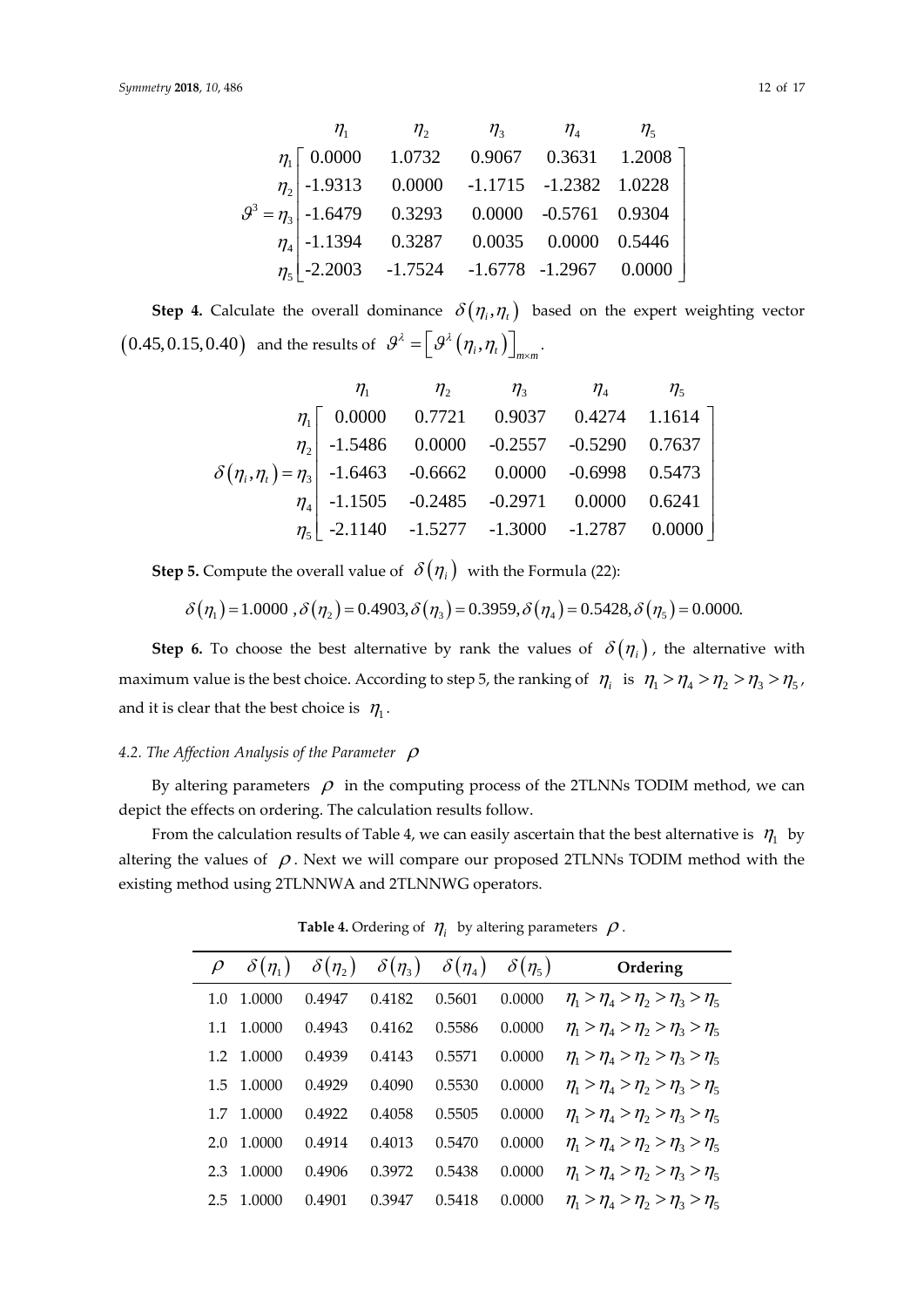|  |  |  | 3.0 1.0000 0.4890 0.3889 0.5373 0.0000 $\eta_1 > \eta_2 > \eta_2 > \eta_3 > \eta_5$ |
|--|--|--|-------------------------------------------------------------------------------------|
|  |  |  | 4.0 1.0000 0.4871 0.3794 0.5299 0.0000 $\eta_1 > \eta_2 > \eta_2 > \eta_3 > \eta_5$ |

#### *4.3. Comparative Analyses*

In this section, we compare our proposed 2TLNNs TIDOM model with the 2TLNNWA and 2TLNNWG operators defined by Wang et al. [28]. Based on the values of Tables 1–3 and expert weighting vector  $\left(0.45,0.15,0.40\right)^{T}$  , we can utilize overall  $\left|r_{ij}^{\lambda}\right|$  to  $\left|r_{ij}\right|$  by 2TLNNWA operator.

Based on the values of Table 5–6 and attributes weighting vector  $w = (0.14, 0.33, 0.29, 0.24)^T$  , we can utilize overall  $r_{ij}$  to  $r_i$  by 2TLNNWA and 2TLNNWG operators.

|                               | $G_1$                                                 | G <sub>2</sub>                                       |
|-------------------------------|-------------------------------------------------------|------------------------------------------------------|
| $\eta_{\scriptscriptstyle 1}$ | $\{(s_5, -0.1892), (s_1, 0.1892), (s_1, 0.2746)\}\$   | $\{(s_4, 0.3182), (s_2, -0.0668), (s_2, -0.4308)\}\$ |
| $\eta_{2}$                    | $\{(s_5, -0.2746), (s_4, -0.3831), (s_4, -0.0455)\}\$ | $\{(s_3, 0.0000), (s_2, 0.3784), (s_2, -0.0681)\}\$  |
| $\eta_{3}$                    | $\{(s_3, 0.4425), (s_2, 0.2974), (s_3, 0.0414)\}\$    | $\{(s_4, -0.2974), (s_2, 0.2974), (s_4, 0.0760)\}\$  |
| $\eta_{\scriptscriptstyle 4}$ | $\{(s_3, 0.0794), (s_3, -0.2438), (s_3, 0.3178)\}\$   | $\{(s_3, 0.4509), (s_2, -0.0668), (s_2, 0.0000)\}\$  |
| $\eta_{5}$                    | $\{(s_1, 0.3756), (s_4, 0.0000), (s_5, 0.0000)\}\$    | $\{(s_2, 0.3831), (s_2, 0.2914), (s_3, 0.0582)\}\$   |
|                               | G <sub>3</sub>                                        | $G_4$                                                |
| $\eta_{\scriptscriptstyle 1}$ | $\{(s_4, -0.3522), (s_2, -0.0221), (s_1, 0.0000)\}\$  | $\{(s_4, 0.2634), (s_2, -0.4308), (s_2, 0.0000)\}\$  |
| $\eta_{2}$                    | $\{(s_2, 0.0000), (s_1, 0.0000), (s_3, 0.3659)\}\$    | $\{(s_4, 0.4308), (s_3, 0.0925), (s_2, 0.3522)\}\$   |
| $\eta_{3}$                    | $\{(s_4, 0.2634), (s_2, -0.1545), (s_3, 0.1383)\}\$   | $\{(s_4, -0.2974), (s_1, 0.3195), (s_3, -0.2028)\}\$ |
| $\eta_{\scriptscriptstyle 4}$ | $\{(s_4, 0.0668), (s_3, 0.0000), (s_3, 0.0314)\}\$    | $\{(s_3, -0.4313), (s_3, -0.1716), (s_3, 0.3437)\}\$ |
| $\eta_{5}$                    | $\{(s_3, -0.3178), (s_4, -0.3831), (s_4, -0.2303)\}\$ | $\{(s_2, 0.0000), (s_2, 0.4623), (s_3, 0.3659)\}\$   |

**Table 5.** Utilizing results *ij r* with 2TLNNWA operator.

**Table 6.** Utilizing results *i <sup>r</sup>* with 2TLNNWA and 2TLNNWG operators.

|                                | 2TLNNWA Operator                                     | 2TLNNWG Operator                                     |
|--------------------------------|------------------------------------------------------|------------------------------------------------------|
| $\eta_{\scriptscriptstyle 1}$  | $\{(s_4, 0.2205), (s_2, -0.2707), (s_1, 0.4176)\}\$  | $\{(s_4, 0.1619), (s_2, -0.2365), (s_1, 0.4819)\}\$  |
| $\eta_{\gamma}$                | ${(s_4, -0.4760), (s_2, 0.0894), (s_3, -0.3699)}$    | $\{(s_3, 0.1212), (s_2, 0.4422), (s_3, -0.1731)\}\$  |
| $n_{\scriptscriptstyle 2}$     | $\{(s_4, -0.1504), (s_2, -0.1127), (s_3, 0.3133)\}\$ | $\{(s_4, -0.1820), (s_2, -0.0499), (s_3, 0.4089)\}\$ |
| $\eta_{\scriptscriptstyle{A}}$ | $\{(s_3, 0.4248), (s_3, -0.4716), (s_3, -0.2600)\}\$ | $\{(s_3, 0.3183), (s_3, -0.3984), (s_3, -0.1444)\}\$ |
| $\eta_{\zeta}$                 | $\{(s_2, 0.2598), (s_3, -0.1229), (s_4, -0.4380)\}\$ | $\{(s_2, 0.1896), (s_3, 0.0416), (s_4, -0.2731)\}\$  |

Calculating the alternative scores  $s(r_i)$  by score functions of 2TLNNs as listed in Table 7.

**Table 7.** Alternative scores  $s(r_i)$  with 2TLNNWA and 2TLNNWG operators.

| 2TLNNWA Operator                                | 2TLNNWG Operator                                |
|-------------------------------------------------|-------------------------------------------------|
| $s(\varphi_1) = 0.7263, s(\varphi_2) = 0.6002,$ | $s(\varphi_1) = 0.7176, s(\varphi_2) = 0.5473,$ |
| $s(\varphi_3) = 0.5916, s(\varphi_4) = 0.5642,$ | $s(\varphi_3) = 0.5811, s(\varphi_4) = 0.5478,$ |
| $s(\varphi_5) = 0.4345.$                        | $s(\varphi_5) = 0.4123.$                        |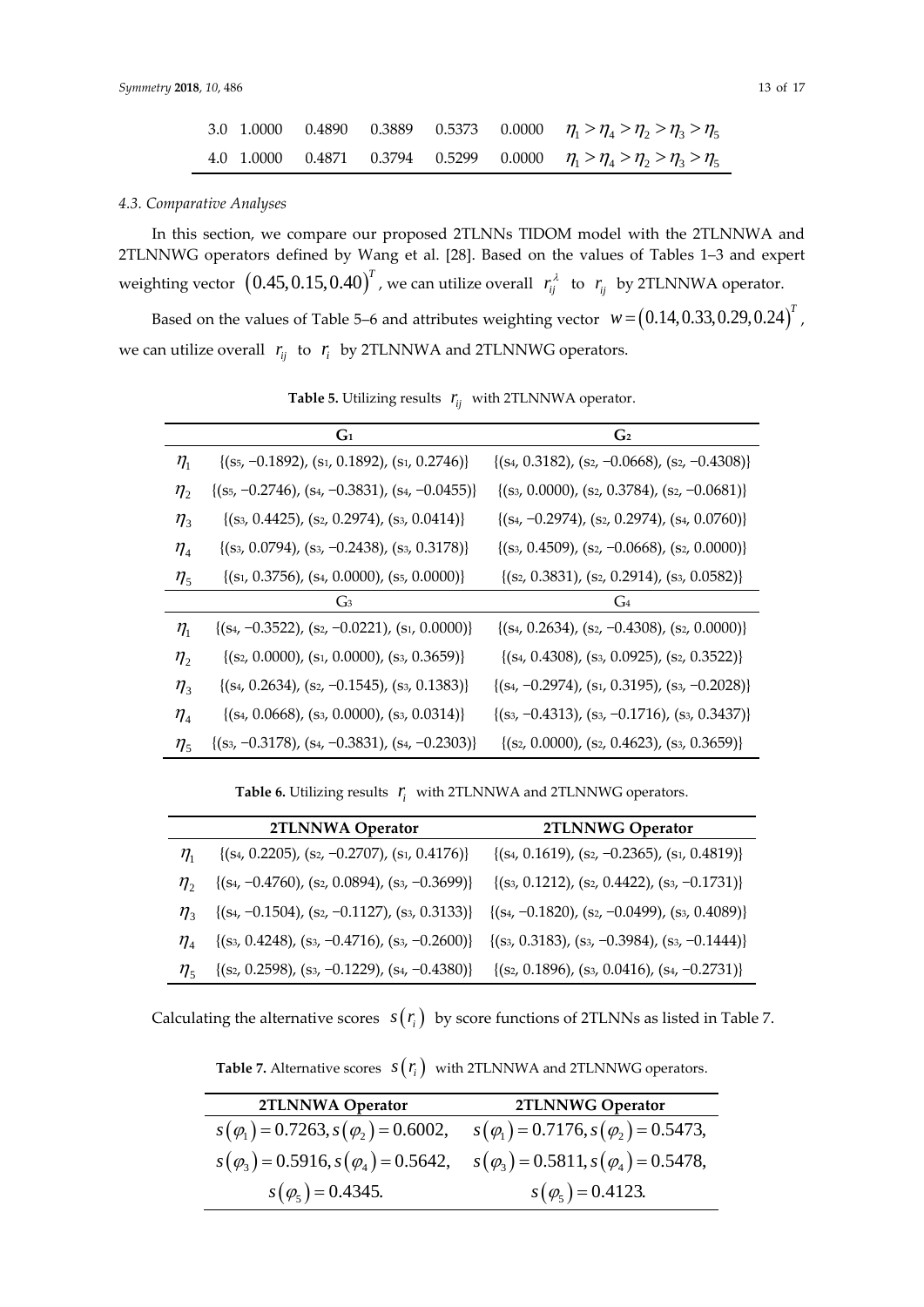Then we can obtain the ranking of alternatives with 2TLNNWA and 2TLNNWG operators. The calculating result is listed in Table 8.

|              | Order                                        |
|--------------|----------------------------------------------|
| 2TI NNWA     | $\eta_1 > \eta_2 > \eta_3 > \eta_4 > \eta_5$ |
| 2TLNNWG      | $\eta_1 > \eta_3 > \eta_4 > \eta_2 > \eta_5$ |
| 2TLNNs TODIM | $\eta_1 > \eta_4 > \eta_2 > \eta_3 > \eta_5$ |

**Table 8.** Ranking of alternatives with 2TLNNWA and 2TLNNWG operators.

Comparing the results between our proposed 2TLNNs TODIM method and 2TLNNWA and 2TLNNWG operators, they have the same best choice  $\eta_1$  and differ slightly in the ranking of alternatives. However, the 2TLNNs TODIM method considers the subjectivity of DM's behaviors and provides the dominance of each alternative over others with particular operation formulas, and can be more reasonable and scientific in the application of MAGDM problems.

## **5. Conclusions**

In our article, we proposed the 2TLNNs TODIM method based on the fundamental theories of 2TLNNs and the original TODIM model. Firstly, we briefly introduced the definition, operation laws, aggregation operators and the distance calculating method of 2TLNNs. Then, the calculation steps of the original TODIM model were presented in simplified form. Thereafter, we extended the original TODIM model to the 2TLNNs environment to build the 2TLNNs TIDOM model, our proposed method which is more reasonable and scientific in considering the subjectivity of DM's behaviors and the dominance of each alternative over others. Finally, a numerical example for the safety assessment of construction projects was proposed to illustrate the new method and some comparisons were also conducted to further illustrate the advantages of the new method. In the future, the application of the proposed models and methods of 2TLNNs can be investigated in MAGDM problems [42–53], risk analysis and many other uncertain and fuzzy environments [54–66].

**Author Contributions:** J.W., G.W.W. and M.L. conceived and worked together to achieve this work, J.W. compiled the computing program by Matlab and analyzed the data, J.W. and G.W.W. wrote the paper. Finally, all the authors have read and approved the final manuscript.

**Funding:** The work was supported by the National Natural Science Foundation of China under Grant No. 71571128 and the Humanities and Social Sciences Foundation of Ministry of Education of the People's Republic of China (16XJA630005) and the Construction Plan of Scientific Research Innovation Team for Colleges and Universities in Sichuan Province (15TD0004).

**Conflicts of Interest:** The authors declare no conflict of interest.

## **References**

- 1. Gomes, L.F.A.M.; Lima, M.M.P.P. Todim: Basic and application to multicriteria ranking of projects with environmental impacts. *Found. Comput. Decis. Sci.* **1991**, *16*, 113–127.
- 2. Hashemi, H.; Mousavi, S.M.; Zavadskas, E.K.; Chalekaee, A.; Turskis, Z. A New Group Decision Model Based on Grey-Intuitionistic Fuzzy-ELECTRE and VIKOR for Contractor Assessment Problem. *Sustainability* **2018**, *10*, 1635.
- 3. Ziemba, P. NEAT F-PROMETHEE—A new fuzzy multiple criteria decision making method based on the adjustment of mapping trapezoidal fuzzy numbers. *Expert Syst. Appl.* **2018**, *110*, 363–380.
- 4. Hwang, C.L.; Yoon, K. *Multiple Attribute Decision Making. Economics and Mathematical Systems*; Springer: Berlin, Germany, 1981.
- 5. Chen, C.T.; Lin, C.T.; Huang, S.F. A fuzzy approach for supplier evaluation and selection in supply chain management. *Int. J. Prod. Econ.* **2006**, *102*, 289–301.
- 6. Wei, G.W. Grey relational analysis method for intuitionistic fuzzy multiple attribute decision making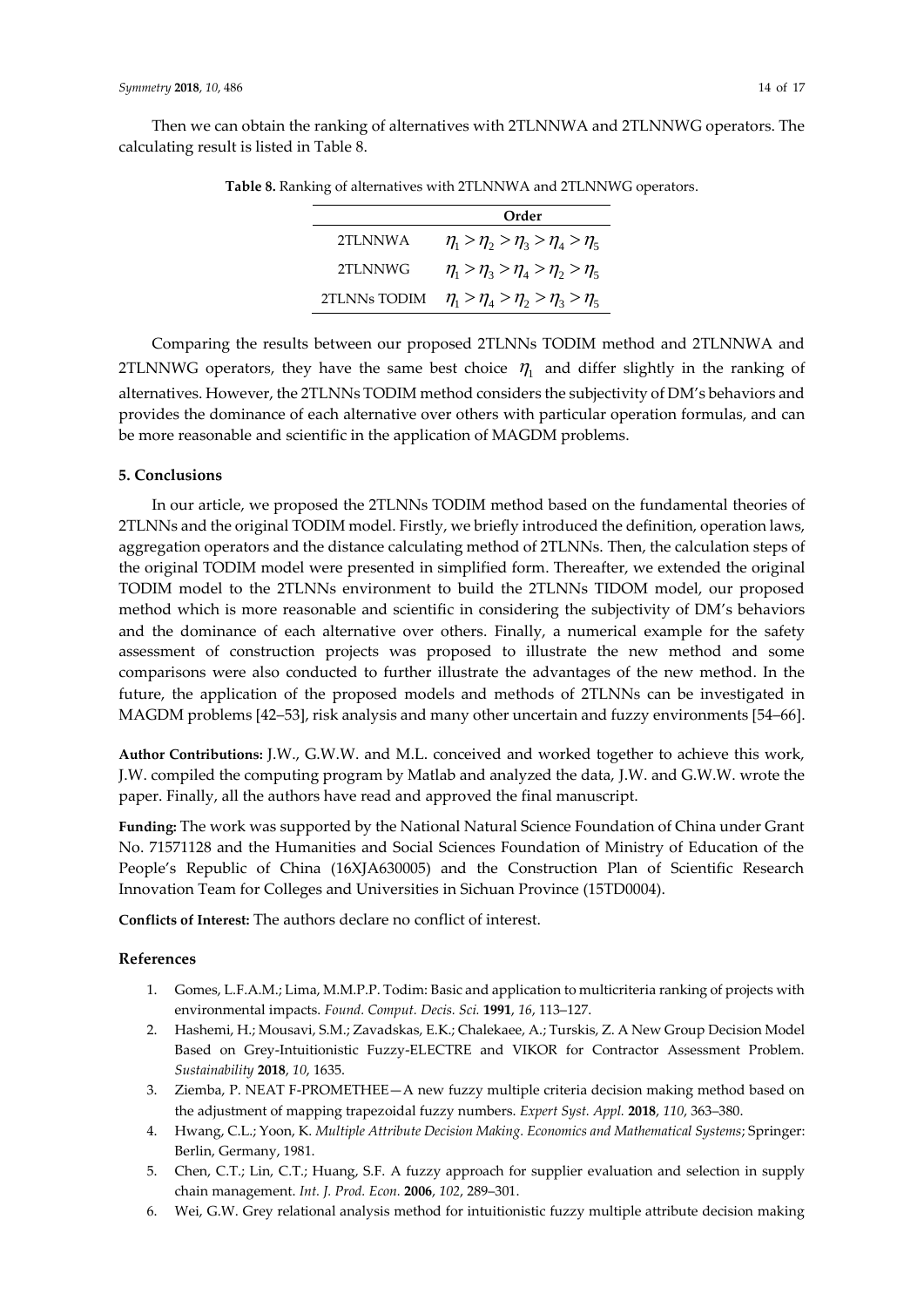- 7. Wei, G.W. Grey relational analysis model for dynamic hybrid multiple attribute decision making. *Knowl. Syst.* **2011**, *24*, 672–679.
- 8. Wei, G.W. Gray relational analysis method for intuitionistic fuzzy multiple attribute decision making. *Expert Syst. Appl.* **2011**, *38*, 11671–11677.
- 9. Baležentis, A.; Baležentis, T.; Brauers, W.K.M. Personnel selection based on computing with words and fuzzy MULTIMOORA. *Expert Syst. Appl.* **2012**, *39*, 7961–7967.
- 10. Baležentis, T. Group multi-criteria decision making based upon interval-valued fuzzy numbers: An extension of the MULTIMOORA method. *Expert Syst. Appl.* **2013**, *40*, 543–550.
- 11. Opricovic, S.; Tzeng, G.H. Compromise solution by MCDM methods: A comparative analysis of VIKOR and TOPSIS. *Eur. J. Oper. Res.* **2007**, *156*, 445–455.
- 12. Cevikcan, E.; Çebi, S.; Kaya, I. Fuzzy VIKOR and Fuzzy Axiomatic Design Versus to Fuzzy Topsis: An Application of Candidate Assessment. *Mul. Valued Log. Soft Comput.* **2009**, *15*, 181–208.
- 13. Huang, Y.H.; Wei, G.W.; Wei, C. VIKOR Method for Interval Neutrosophic Multiple Attribute Group Decision-Making. *Information* **2018**, *8*, 144.
- 14. Krohling, R.A.; Souza, T.T.M.D. Combining prospect theory and fuzzy numbers to multi-criteria decision making. *Expert Syst. Appl.* **2012**, *39*, 11487–11493.
- 15. Zadeh, L.A. Fuzzy sets. *Inf. Control* **1965**, *8*, 338–356.
- 16. Bellman, R.; Zadeh, L.A. Decision making in a fuzzy environment. *Manag. Sci.* **1970**, *17*, 141–164.
- 17. Yager, R.R. Multiple objective decision-making using fuzzy sets. *Int. J. Man-Mach. Stud.* **1997**, *9*, 375– 382.
- 18. Smarandache, F. *A Unifying Field in Logics. Neutrosophy: Neutrosophic Probability, Set and Logic*; American Research Press: Rehoboth, NM, USA, 1999.
- 19. Smarandache, F. *A Unifying Field in Logics: Neutrosophic Logic. Neutrosophy, Neutrosophic Set, Neutrosophic Probability and Statistics*, 3rd ed.; American Research Press: Phoenix, AZ, USA, 2003.
- 20. Wang, H.; Smarandache, F.; Zhang, Y.Q.; Sunderraman, R. Single valued neutrosophic sets. *Multispace Multistruct.* **2010**, *4*, 410–413.
- 21. Wang, H.; Smarandache, F.; Zhang, Y.Q.; Sunderraman, R. *Interval Neutrosophic Sets and Logic: Theory and Applications in Computing*; Hexis: Phoenix, AZ, USA, 2005.
- 22. Ye, J. Multiple Attribute Decision-Making Methods Based on the Expected Value and the Similarity Measure of Hesitant Neutrosophic Linguistic Numbers. *Cogn. Comput.* **2017**, *10*, 454–463.
- 23. Wang, J.; Tang, X.; Wei, G. Models for Multiple Attribute Decision-Making with Dual Generalized Single-Valued Neutrosophic Bonferroni Mean Operators. *Algorithms* **2018**, *11*, 2.
- 24. Liu, P.; You, X. Some linguistic neutrosophic Hamy mean operators and their application to multiattribute group decision making. *PLoS ONE* **2018**, *13*, e0193027.
- 25. Wu, Q.; Wu, P.; Zhou, L.; Chen, H.; Guan, X. Some new Hamacher aggregation operators under singlevalued neutrosophic 2-tuple linguistic environment and their applications to multi-attribute group decision making. *Comput. Ind. Eng.* **2018**, *116*, 144–162.
- 26. Ju, D.; Ju, Y.; Wang, A. Multiple attribute group decision making based on Maclaurin symmetric mean operator under single-valued neutrosophic interval 2-tuple linguistic environment. *J. Intell. Fuzzy Syst.* **2018**, *34*, 2579–2595.
- 27. Wu, S.; Wang, J.; Wei, G.; Wei, Y. Research on Construction Engineering Project Risk Assessment with Some 2-Tuple Linguistic Neutrosophic Hamy Mean Operators. *Sustainability* **2018**, *10*, 1536. doi:10.3390/su10051536.
- 28. Wang, J.; Wei, G.W.; Wei, Y. Models for Green Supplier Selection with Some 2-Tuple Linguistic Neutrosophic Number Bonferroni Mean Operators. *Symmetry* **2018**, *10*, 131, doi:10.3390/sym10050131.
- 29. Wei, C.; Ren, Z.; Rodríguez, R.M. A Hesitant Fuzzy Linguistic TODIM Method Based on a Score Function. *Int. J. Comput. Intell. Syst.* **2015**, *8*, 701–712.
- 30. Ren, P.; Xu, Z.; Gou, X. Pythagorean fuzzy TODIM approach to multi-criteria decision making. *Appl. Soft Comput.* **2016**, *42*, 246–259.
- 31. Fan, Z.P.; Zhang, X.; Chen, F.D.; Liu, Y. Extended TODIM method for hybrid multiple attribute decision making problems. *Knowl.-Based Syst.* **2013**, *42*, 40–48.
- 32. Wang, S.; Liu, J. Extension of the TODIM Method to Intuitionistic Linguistic Multiple Attribute Decision Making. *Symmetry* **2017**, *9*, 95.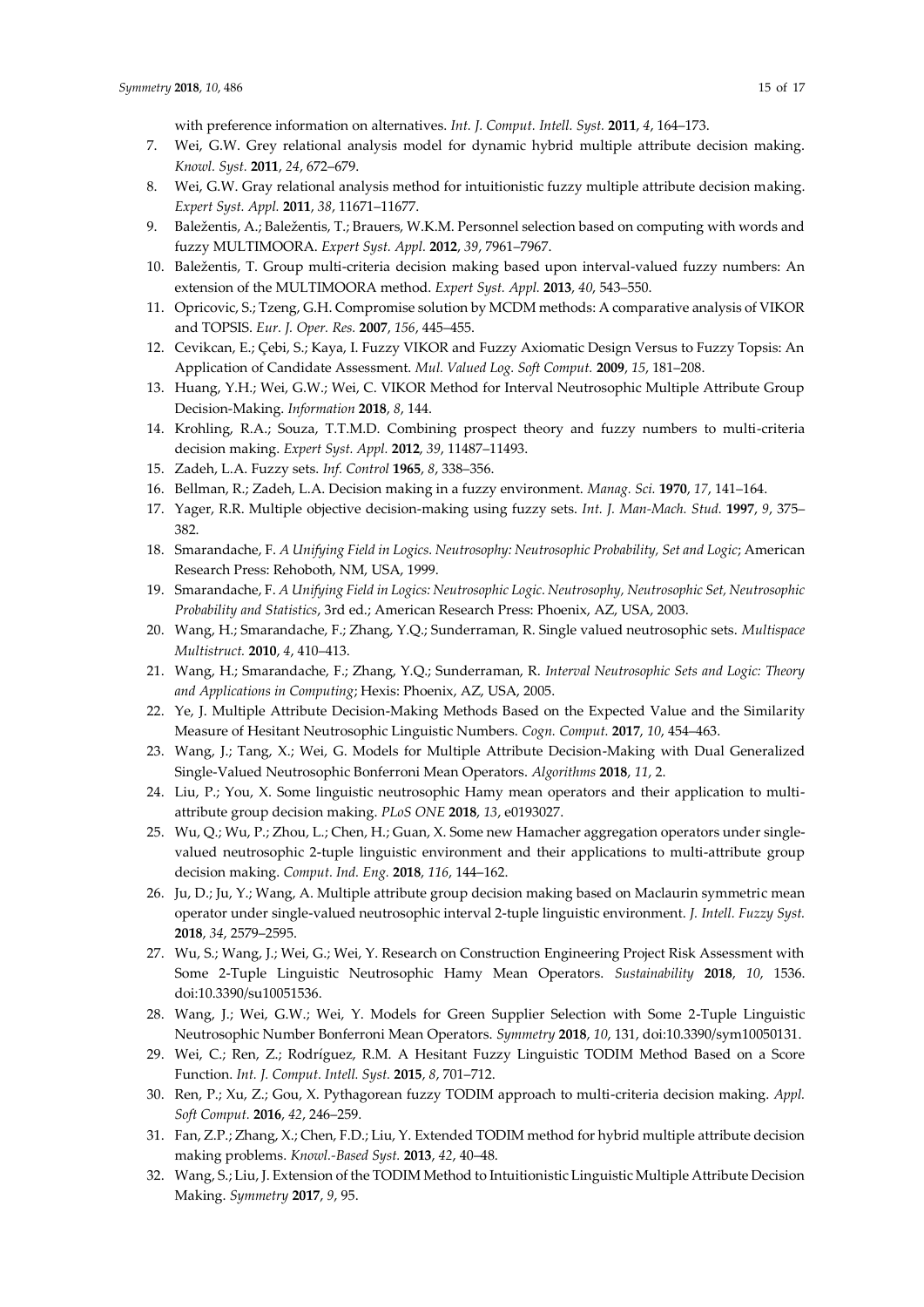- 33. Krohling, R.A.; Pacheco, A.G.C.; Siviero, A.L.T. IF-TODIM: An intuitionistic fuzzy TODIM to multicriteria decision making. *Knowl.-Based Syst.* **2013**, *53*, 142–146.
- 34. Lourenzutti, R.; Krohling, R.A. *A Study of TODIM in a Intuitionistic Fuzzy and Random Environment*; Pergamon Press, Inc.: Oxford, UK, 2013.
- 35. Wang, J.; Wang, J.Q.; Zhang, H.Y. *A Likelihood-Based TODIM Approach Based on Multi-Hesitant Fuzzy Linguistic Information for Evaluation in Logistics Outsourcing*; Pergamon Press, Inc.: Oxford, UK, 2016.
- 36. Liu, P.; Teng, F. An extended TODIM method for multiple attribute group decision-making based on 2-dimension uncertain linguistic Variable. *Complexity* **2016**, *21*, 20–30.
- 37. Sang, X.; Liu, X. An interval type-2 fuzzy sets-based TODIM method and its application to green supplier selection. *J. Oper. Res. Soc.* **2016**, *67*, 722–734.
- 38. Pramanik, S.; Dalapati, S.; Alam, S.; Roy, T.K. NC-TODIM-Based MAGDM under a Neutrosophic Cubic Set Environment. *Information* **2017**, *8*, 149.
- 39. Xu, D.S.; Wei, C.; Wei, G.W. TODIM Method for Single-Valued Neutrosophic Multiple Attribute Decision Making. *Information* **2018**, *8*, 125.
- 40. Hu, J.; Yang, Y.; Chen, X. A Novel TODIM Method-Based Three-Way Decision Model for Medical Treatment Selection. *Int. J. Fuzzy Syst.* **2017**, *20*, 1–16.
- 41. Huang, Y.H.; Wei, G.W. TODIM Method for Pythagorean 2-tuple Linguistic Multiple Attribute Decision Making. *J. Intell. Fuzzy Syst.* **2018**, *35*, 901–915.
- 42. Wei, G.W. Picture uncertain linguistic Bonferroni mean operators and their application to multiple attribute decision making. *Kybernetes* **2017**, *46*, 1777–1800.
- 43. Zeng, S.; Chen, J.; Li, X. A Hybrid Method for Pythagorean Fuzzy Multiple-Criteria Decision Making. *Int. J. Inf. Technol. Decis. Mak.* **2016**, *15*, 403–422.
- 44. Wei, G.W.; Gao, H. The generalized Dice similarity measures for picture fuzzy sets and their applications, *Informatica* **2018**, *29*, 1–18.
- 45. Zhang, H.-Y.; Yang, S.Y.; Yue, Z.W. On inclusion measures of intuitionistic and interval-valued intuitionistic fuzzy values and their applications to group decision making. *Int. J. Mach. Learn. Cybern.* **2016**, *7*, 833–843.
- 46. Gao, H.; Lu, M.; Wei, G.W.; Wei, Y. Some novel Pythagorean fuzzy interaction aggregation operators in multiple attribute decision making. *Fundam. Inform.* **2018**, *159*, 385–428.
- 47. Wei, G.W.; Fuad, E. Alsaadi, Tasawar Hayat, Ahmed Alsaedi, Bipolar fuzzy Hamacher aggregation operators in multiple attribute decision making. *Int. J. Fuzzy Syst.* **2018**, *20*, 1–12.
- 48. Nayagam, V.L.G.; Sivaraman, G. Ranking of interval-valued intuitionistic fuzzy sets. *Appl. Soft Comput.* **2011**, *11*, 3368–3372.
- 49. Ziemba, P.; Jankowski, J.; Watróbski, J. Online Comparison System with Certain and Uncertain Criteria Based on Multi-criteria Decision Analysis Method. In Proceedings of the Conference on Computational Collective Intelligence Technologies and Applications, ICCCI 2017, Nicosia, Cyprus, 27–29 September 2017; pp. 579–589.
- 50. Tang, X.Y.; Wei, G.W. Models for green supplier selection in green supply chain management with Pythagorean 2-tuple linguistic information. *IEEE Access* **2018**, *6*, 18042–18060.
- 51. Wei, G.W.; Gao, H.; Wang, J.; Huang, Y.H. Research on Risk Evaluation of Enterprise Human Capital Investment with Interval-valued bipolar 2-tuple linguistic Information. *IEEE Access* **2018**, *6*, 35697– 35712.
- 52. Krejcí, J. *Pairwise Comparison Matrices and Their Fuzzy Extension—Multi-Criteria Decision Making with a New Fuzzy Approach*; Studies in Fuzziness and Soft Computing 366; Springer: New York, NY, USA, 2018; pp. 1–266, ISBN 978-3-319-77714-6.
- 53. Wei, G.W.; Gao, H.; Wei, Y. Some q-Rung Orthopair Fuzzy Heronian Mean Operators in Multiple Attribute Decision Making. *Int. J. Intell. Syst.* **2018**, *33*, 1426–1458.
- 54. Shi, L.; Ye, J. Dombi Aggregation Operators of Neutrosophic Cubic Sets for Multiple Attribute Decision-Making. *Algorithms* **2018**, *11*, 29.
- 55. Gao, H. Pythagorean Fuzzy Hamacher Prioritized Aggregation Operators in Multiple Attribute Decision Making. *J. Intell. Fuzzy Syst.* **2018**, *35*, 2229–2245.
- 56. Ullah, A.S.; Noor-E-Alam, M. Big data driven graphical information based fuzzy multi criteria decision making. *Appl. Soft Comput.* **2018**, *63*, 23–38.
- 57. Wei, G.; Wei, Y. Some single-valued neutrosophic dombi prioritized weighted aggregation operators